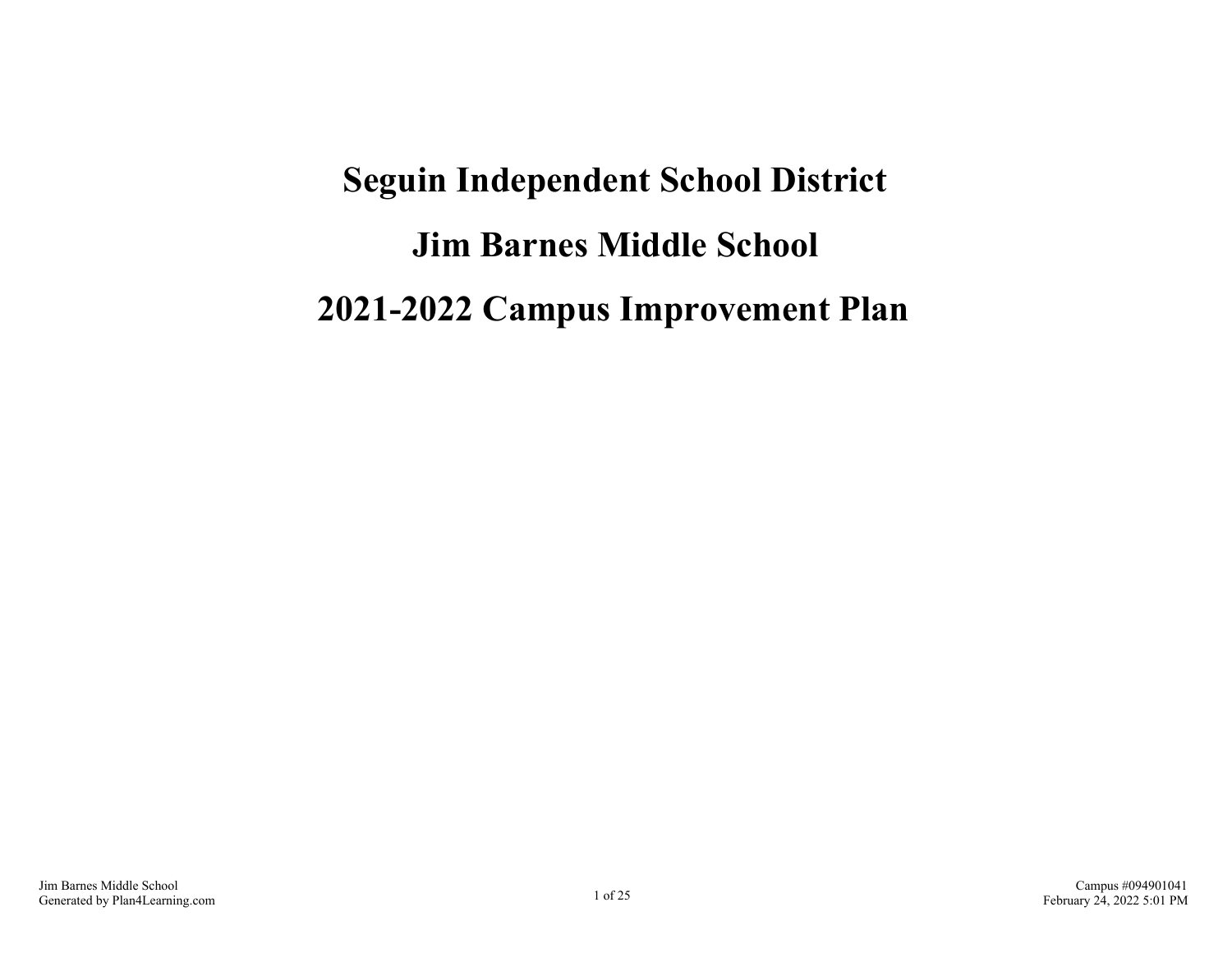## **Mission Statement**

To provide an environment where all learners explore, reflect, and grow.

# **Vision**

JBMS inspires ALL learners to achieve excellence!

## **Value Statement**

At JBMS, we will:

- 1. Accept, Advocate, Adapt, and Achieve.
- 2. Embrace and Honor Community.
- 3. Model and Expect Excellence.
- 4. Create a Safe School Environment.
- 5. Be BOLD in all Things.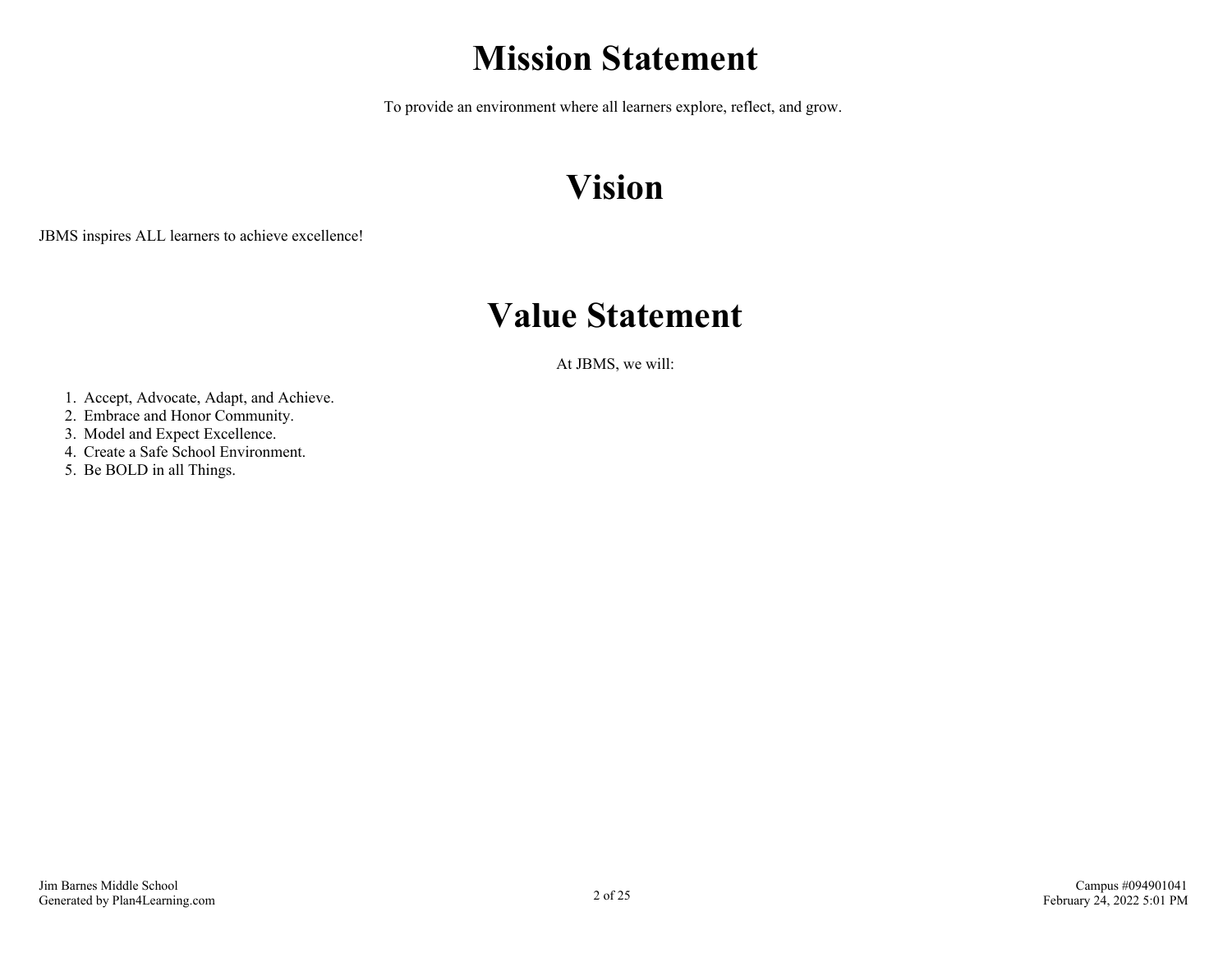### **Table of Contents**

| Comprehensive Needs Assessment                                                                                                                                               | 4  |
|------------------------------------------------------------------------------------------------------------------------------------------------------------------------------|----|
| Demographics                                                                                                                                                                 |    |
| <b>Student Learning</b>                                                                                                                                                      |    |
| School Processes & Programs                                                                                                                                                  | b  |
| Perceptions                                                                                                                                                                  |    |
| <b>Priority Problem Statements</b>                                                                                                                                           | 8  |
| Comprehensive Needs Assessment Data Documentation                                                                                                                            | 9  |
| Goals                                                                                                                                                                        |    |
| Goal 1: Improve student learning through improved instructional practice (Strategic Priority 1).                                                                             | 12 |
| Goal 2: Engage parents, industry, and community partners to enrich the experience of students and staff and to establish Jim Barnes Middle School as an integral part of the |    |
| community (Strategic Priority 2).                                                                                                                                            | 16 |
| Goal 3: Create the conditions in Seguin ISD to recruit, retain and engage employees (Strategic Priority 3).                                                                  | 19 |
| <b>Comprehensive Support Strategies</b>                                                                                                                                      | 20 |
| <b>RDA</b> Strategies                                                                                                                                                        | 21 |
| <b>Targeted Support Strategies</b>                                                                                                                                           | 22 |
| <b>Additional Targeted Support Strategies</b>                                                                                                                                | 23 |
| Addendums                                                                                                                                                                    | 24 |
|                                                                                                                                                                              |    |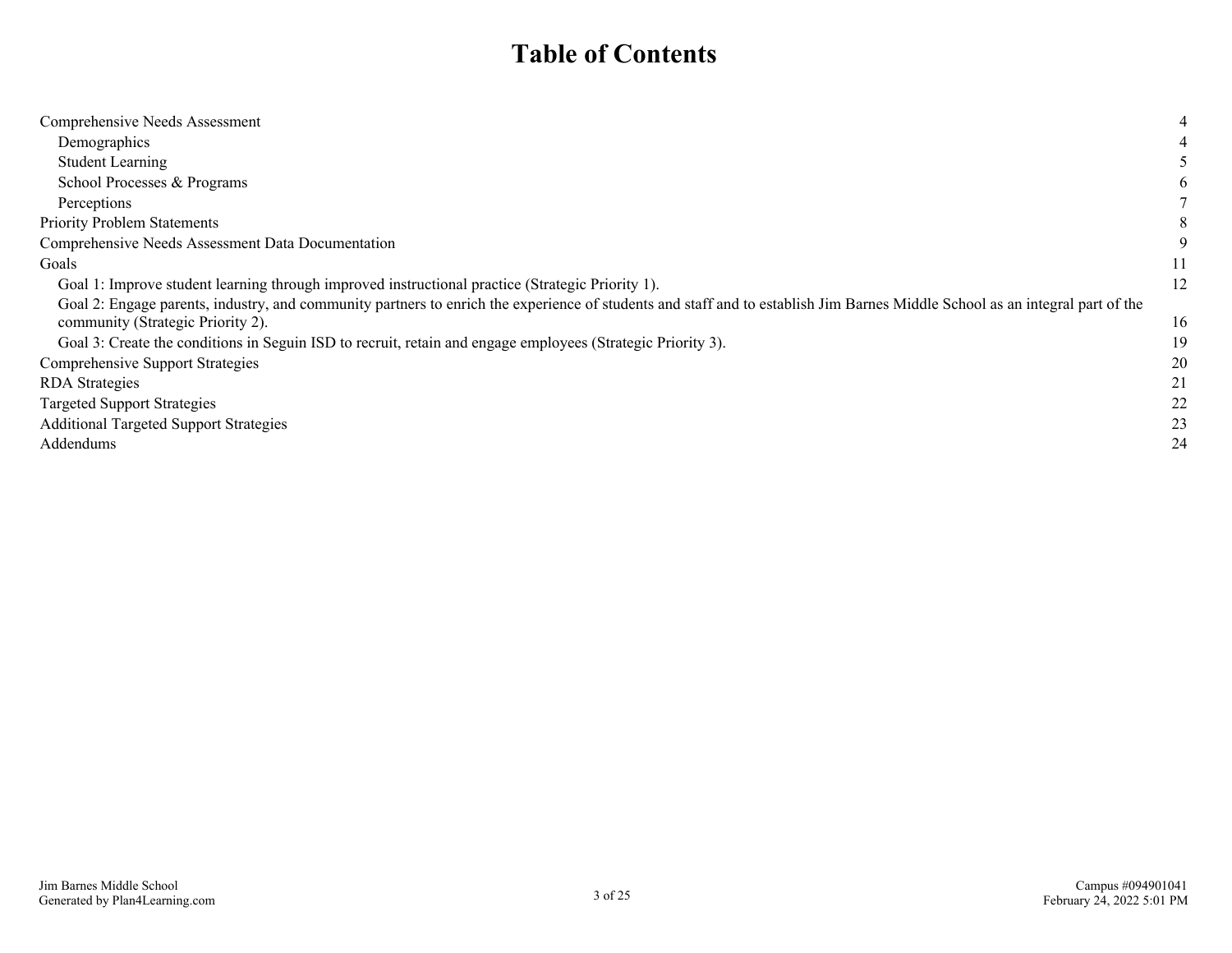## **Comprehensive Needs Assessment**

### <span id="page-3-0"></span>**Demographics**

### **Demographics Summary**

Jim Barnes Middle School is one of two Middle School campuses in Seguin ISD. According the the 18-19 TAPR report, JBMS served 876 students in grade 6-8. This enrollment in 19-20 was 858 and 20-21 is currently 856. There are 291 students served in 6th grade, 278 students served in 7th grade, and 287 students served in 8th grade. This first 6 weeks of 20-21 approximately half of our enrolled students are remote learning from home for the 1st six weeks. According to the 18-19 TAPR report there are 48 teachers at JBMS, 5 professional support, 3 campus administrators and approx. 7 educational aides. Staffing patterns have stayed consistent for teachers. JBMS has 5 campus administrators for 20-21 and has added 3 hall monitor support positions. Current enrollment numbers show 136 more students are enrolled at JBMS than our sister campus.

Teachers by Years of Experience for JBMS teachers according to the 18-19 TAPR were as follows:

7 Beginning Teachers

20 (1 to 5) years of experience

10 (6 to 10) years of experience

7 (11 to 20) years of experience

4 over 20 years of experience

JBMS tends to have teacher turnover and most new staff tends to be newer or beginning teachers.

### **Demographics Strengths**

JBMS serves a diverse group of students.

18-19 TAPR

African American - 3.5%

Hispanic - 67%

White - 28%

Two or more races - 1%

JBMS has the support of Communities in schools which has provided us an additional counselor to serve students.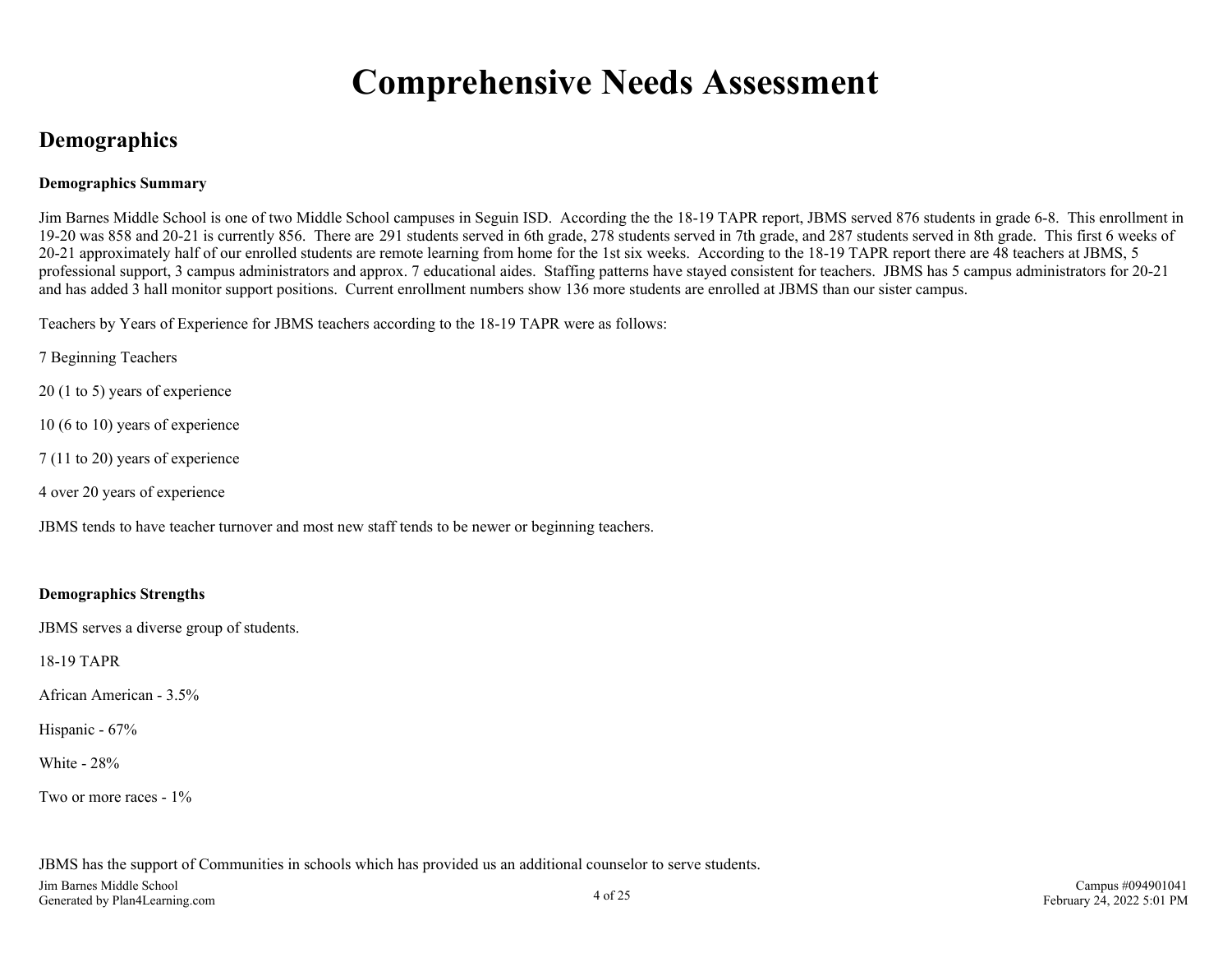JBMS has a New Teacher PLC that supports new teachers at the campus level as well as providing new teacher mentors and participation in the District New teacher program.

JBMS has Dept lead to support as well as district and campus level PLCs.

### **Problem Statements Identifying Demographics Needs**

**Problem Statement 1 (Prioritized):** Positive communication between school, parents and community is not consistent or accessible to all parents and stakeholders. **Root Cause:** Leadership and teacher turnover, inconsistent or little expectation.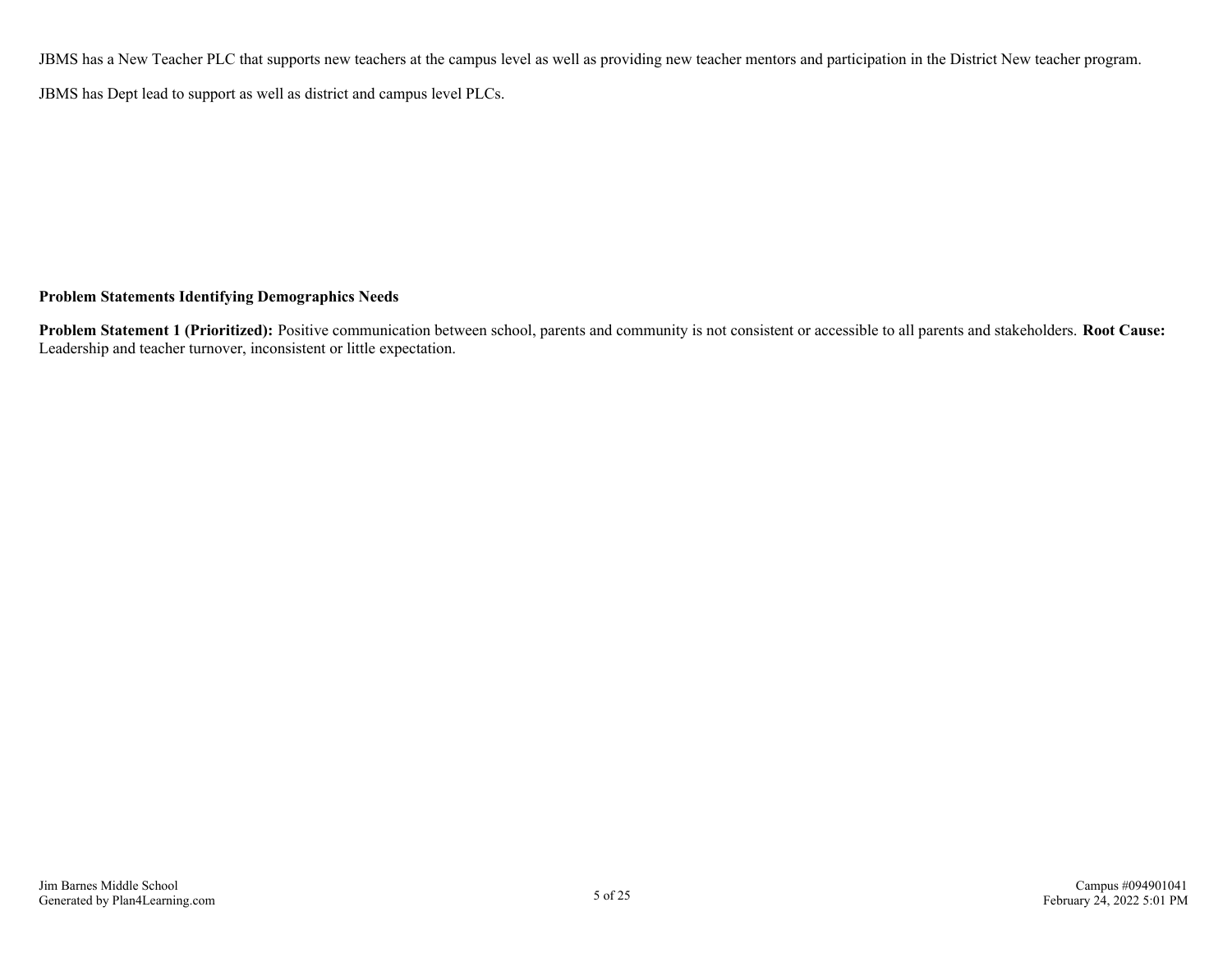### <span id="page-5-0"></span>**Student Learning**

### **Student Learning Summary**

Currently JBMS is rated as an F campus in the 18-19 TAPR report.

We did not meet any of the closing the gap domains and made significant drops in all test across all sub population.

Our current reality is that we need to improve across all test and commit to growing all students.

### **Student Learning Strengths**

While we carry the F rating, JBMS is not an F school. Our teachers, parents and students have the capacity to move us to a B by focusing on the fundamentals.

PLCs are committed to using daily formative assessment to guide adjustments in instruction.

Commitment to aligned daily learning targets and daily exit tickets.

Data driven instructional practices are a campus and district commitment.

### **Problem Statements Identifying Student Learning Needs**

**Problem Statement 1 (Prioritized):** There was a lack of consistent instructional focus that resulted in lack of student growth. **Root Cause:** Lack of instructional support and no RTI systems, activity based instruction with loose alignment to the TEKS.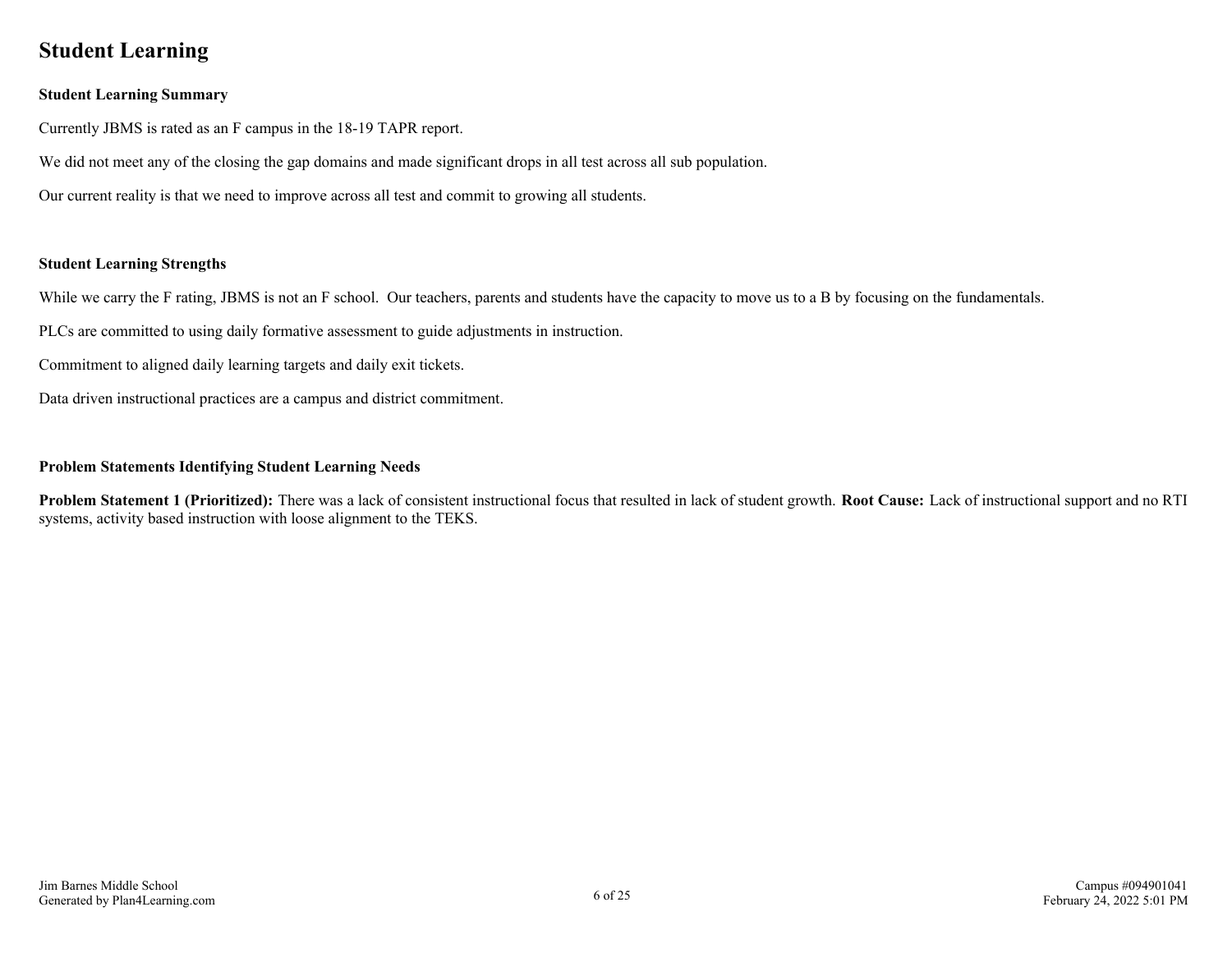### <span id="page-6-0"></span>**School Processes & Programs**

### **School Processes & Programs Summary**

In the past 3 years, JBMS has been under the leadership of three different principals. During this same time there has been a new assistant principal on the team and a new counselor each year. Consistency among expectations and procedures have been a challenge due to the changes.

#### **School Processes & Programs Strengths**

20-21 PLC calendar created to create time and space for planning and collaboration through campus and district PLCS.

District coordinators are on campus to support and lead district PLCS.

Instructional Leadership team meets weekly to reflect on efficiency and consistency of instructional process implementation.

Through RELAY, administrative team has outlined clear and consistent instructional expectations across the campus.

COVID procedures have caused more structure and support to areas of concern such as hallway transitions, cafeteria, arrival and dismissal.

Lesson plans have been streamlined to include the most important components that align to best teaching practices.

Toreador Time has created a campus wide commitment to literacy and learning.

ELAR re-purposed a position to create an instructional ELAR coach.

#### **Problem Statements Identifying School Processes & Programs Needs**

**Problem Statement 1 (Prioritized):** Instructional procedures and process are not as efficient, consistent and evident in all classrooms. **Root Cause:** Lack of adequate time to plan and perfect daily lesson plans due to turnover and consistent changes in expectation. Instructional programming with F2F and remote learners.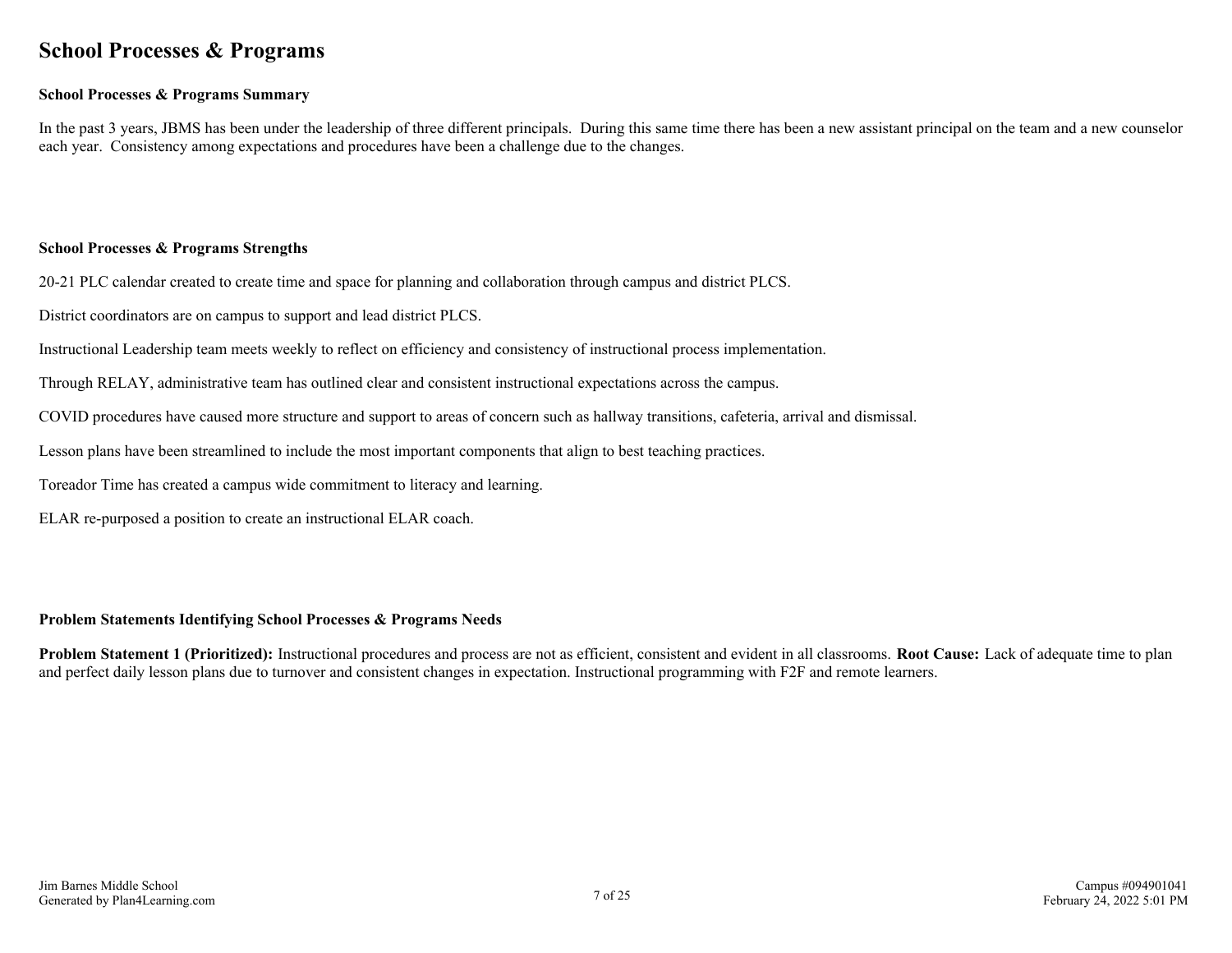### <span id="page-7-0"></span>**Perceptions**

### **Perceptions Summary**

In the past 3 years, JBMS has been under the leadership of three different principals.

JBMS just recently launched Instagram and Facebook and has begun to share positive happenings and upcoming events.

In the fall of 2019 a campus survey revealed that the climate at JBMS was more positive than in previous years.

Celebrations and teacher voice are now part of the campus culture.

Attendance at JBMS has been 97% for the start of the 20-21 school year. Approximately 50% of our students are remote and 50% are F2F.

District and campus has made a commitment to restorative practices where appropriate behaviors are taught, modeled, monitored and valued.

This approach deters punitive disciplinary practices that lack an educational component.

Panorama has been implement to support social emotional learning and monitoring all students.

Teachers have been continued to be trained in AVID strategies. Both district and campus are committed to expanding the AVID program.

The district has adopted a vision, mission and beliefs that are directly aligned the the vision, mission and beliefs of the campus.

#### **Perceptions Strengths**

JBMS has a strong sense of family. The motto Barnes Family is evident and has endured. The 19-20 Fall climate survey revealed that the campus climate was more positive than it had been in previous years. We have added a campus Safety coordinator and onboarded 3 hall monitors. Leadership is committed to being responsive to teacher needs and providing a presence in all areas of the school. JBMS has begun to increase our social media presence to share the positive story of what is happening at JMBS. Parental involvement in all aspects of JMBS are a commitment and we have sought out and recruited parents to work alongside us as we improve. Our front office staff have committed to creating a positive customer experience from the moment the community engages with us.

#### **Problem Statements Identifying Perceptions Needs**

**Problem Statement 1 (Prioritized):** There is a lack of existing strong systems of support for all members of the Barnes Family. **Root Cause:** Leadership vision, mission and beliefs have not been established, shared or implemented.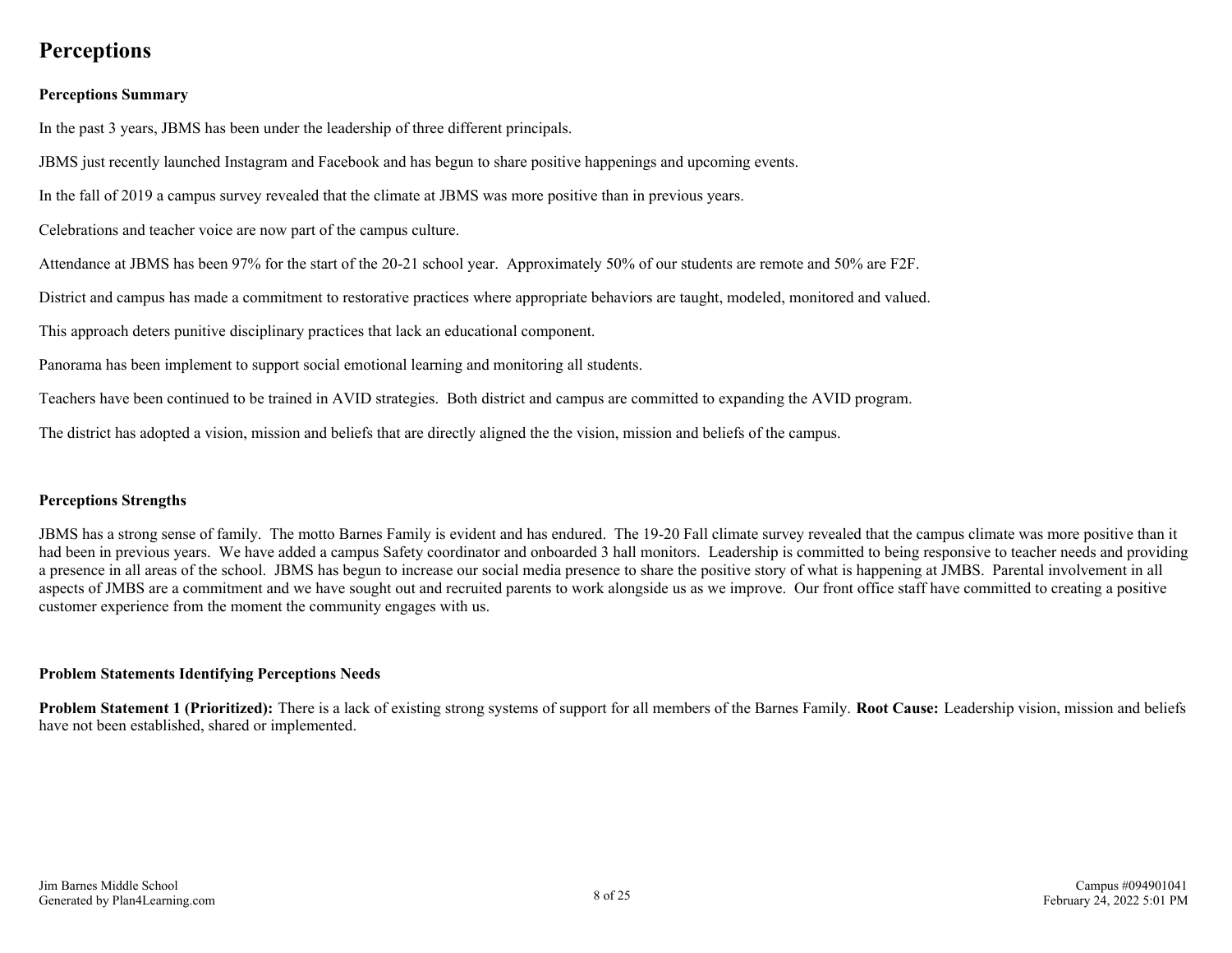# **Priority Problem Statements**

<span id="page-8-0"></span>**Problem Statement 1**: Positive communication between school, parents and community is not consistent or accessible to all parents and stakeholders. **Root Cause 1**: Leadership and teacher turnover, inconsistent or little expectation. **Problem Statement 1 Areas**: Demographics

**Problem Statement 2**: There was a lack of consistent instructional focus that resulted in lack of student growth. **Root Cause 2**: Lack of instructional support and no RTI systems, activity based instruction with loose alignment to the TEKS. **Problem Statement 2 Areas**: Student Learning

**Problem Statement 3**: Instructional procedures and process are not as efficient, consistent and evident in all classrooms.

**Root Cause 3**: Lack of adequate time to plan and perfect daily lesson plans due to turnover and consistent changes in expectation. Instructional programming with F2F and remote learners.

**Problem Statement 3 Areas**: School Processes & Programs

**Problem Statement 4**: There is a lack of existing strong systems of support for all members of the Barnes Family. **Root Cause 4**: Leadership vision, mission and beliefs have not been established, shared or implemented. **Problem Statement 4 Areas**: Perceptions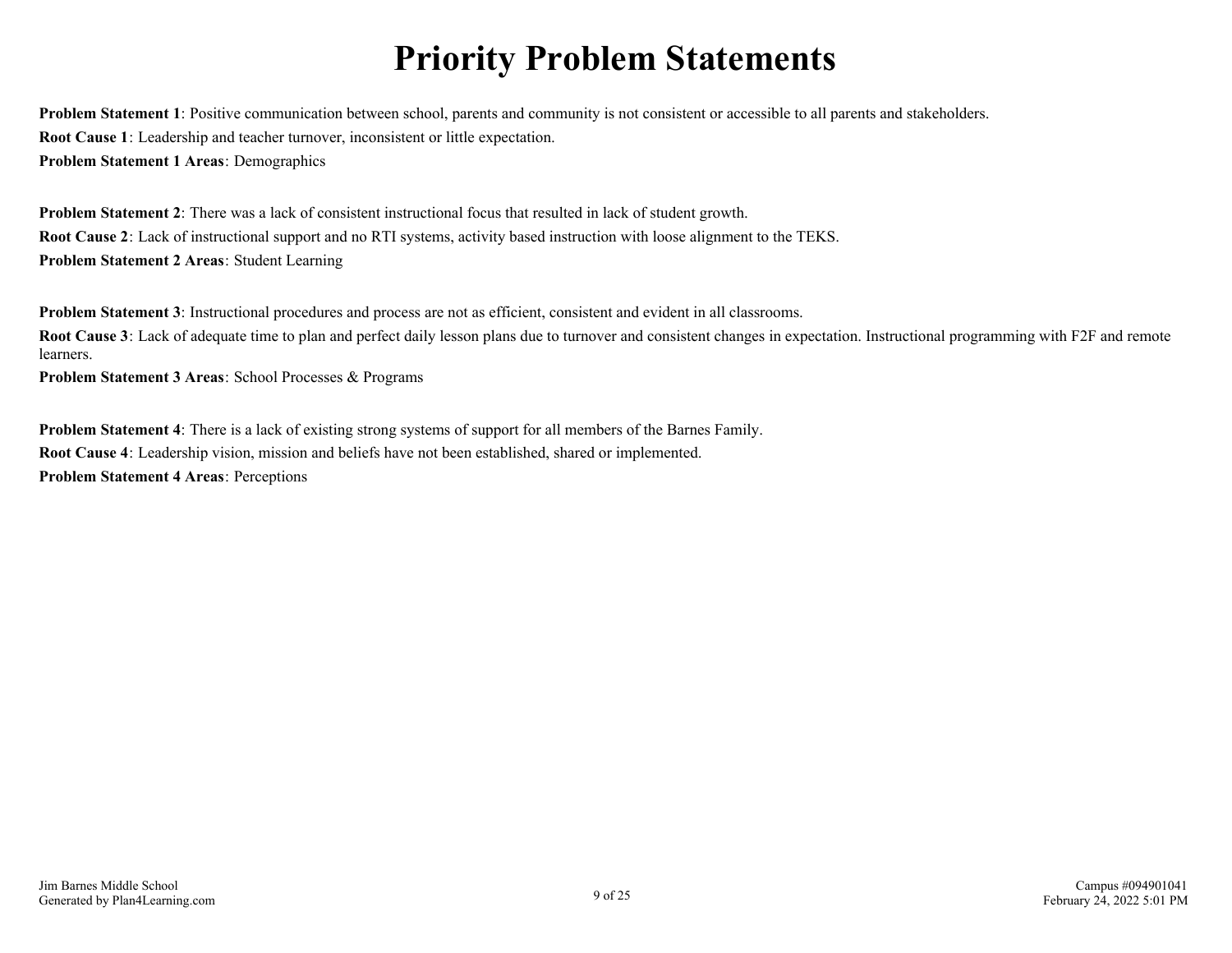# **Comprehensive Needs Assessment Data Documentation**

<span id="page-9-0"></span>The following data were used to verify the comprehensive needs assessment analysis:

#### **Improvement Planning Data**

- District goals
- Performance Objectives with summative review (prior year)
- Campus/District improvement plans (current and prior years)
- State and federal planning requirements

### **Accountability Data**

- Texas Academic Performance Report (TAPR) data
- Student Achievement Domain
- Student Progress Domain
- Closing the Gaps Domain
- Effective Schools Framework data
- Comprehensive, Targeted, and/or Additional Targeted Support Identification data

### **Student Data: Assessments**

- State and federally required assessment information
- (STAAR) current and longitudinal results, including all versions
- Texas English Language Proficiency Assessment System (TELPAS) and TELPAS Alternate results
- Student failure and/or retention rates

### **Student Data: Student Groups**

- Economically Disadvantaged / Non-economically disadvantaged performance, progress, and participation data
- Male / Female performance, progress, and participation data
- Special education/non-special education population including discipline, progress and participation data
- EL/non-EL or LEP data, including academic achievement, progress, support and accommodation needs, race, ethnicity, gender, etc.

### **Student Data: Behavior and Other Indicators**

- Attendance data
- Student surveys and/or other feedback
- Class size averages by grade and subject

### **Employee Data**

• Staff surveys and/or other feedback

### **Parent/Community Data**

• Parent surveys and/or other feedback

### **Support Systems and Other Data**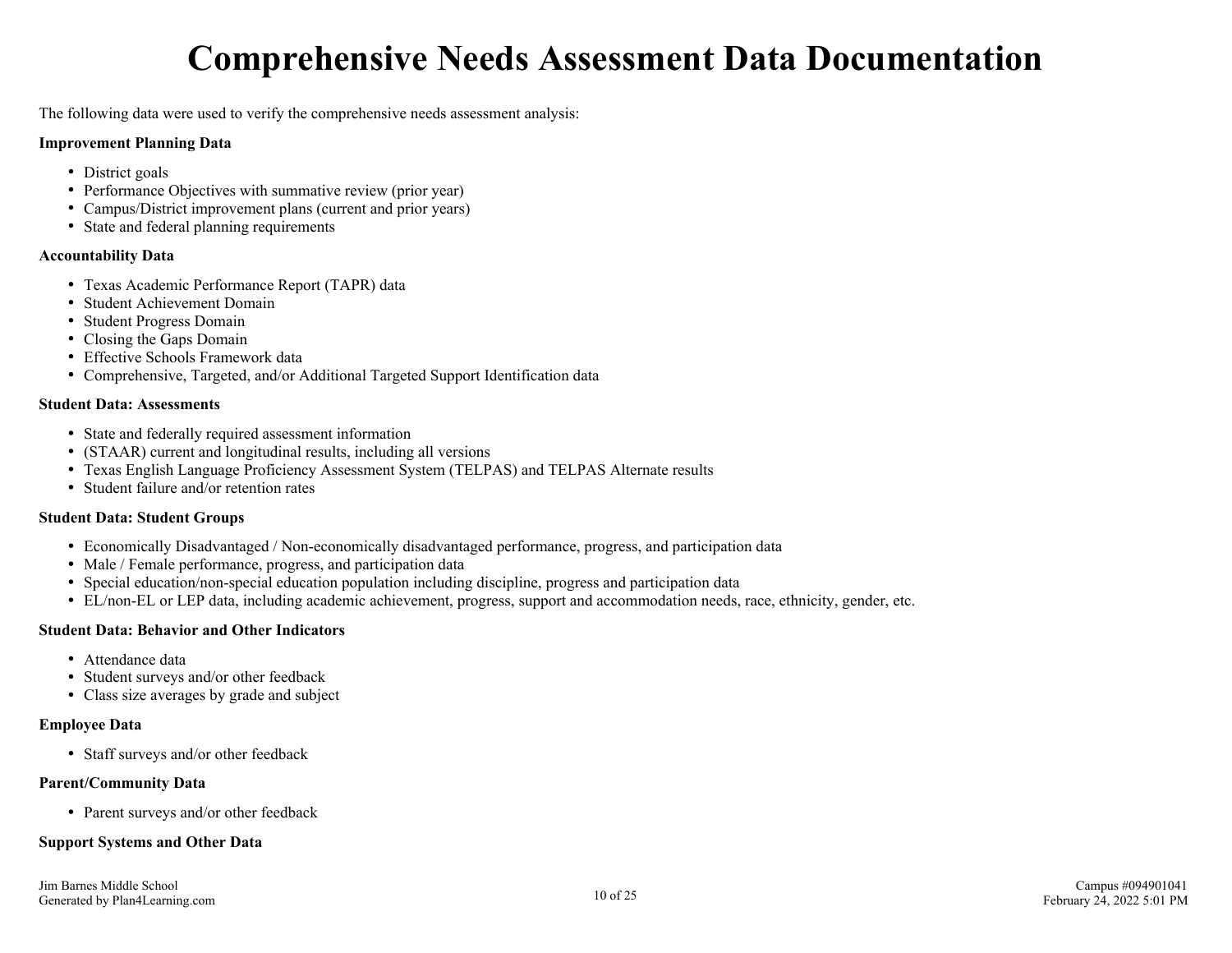Organizational structure data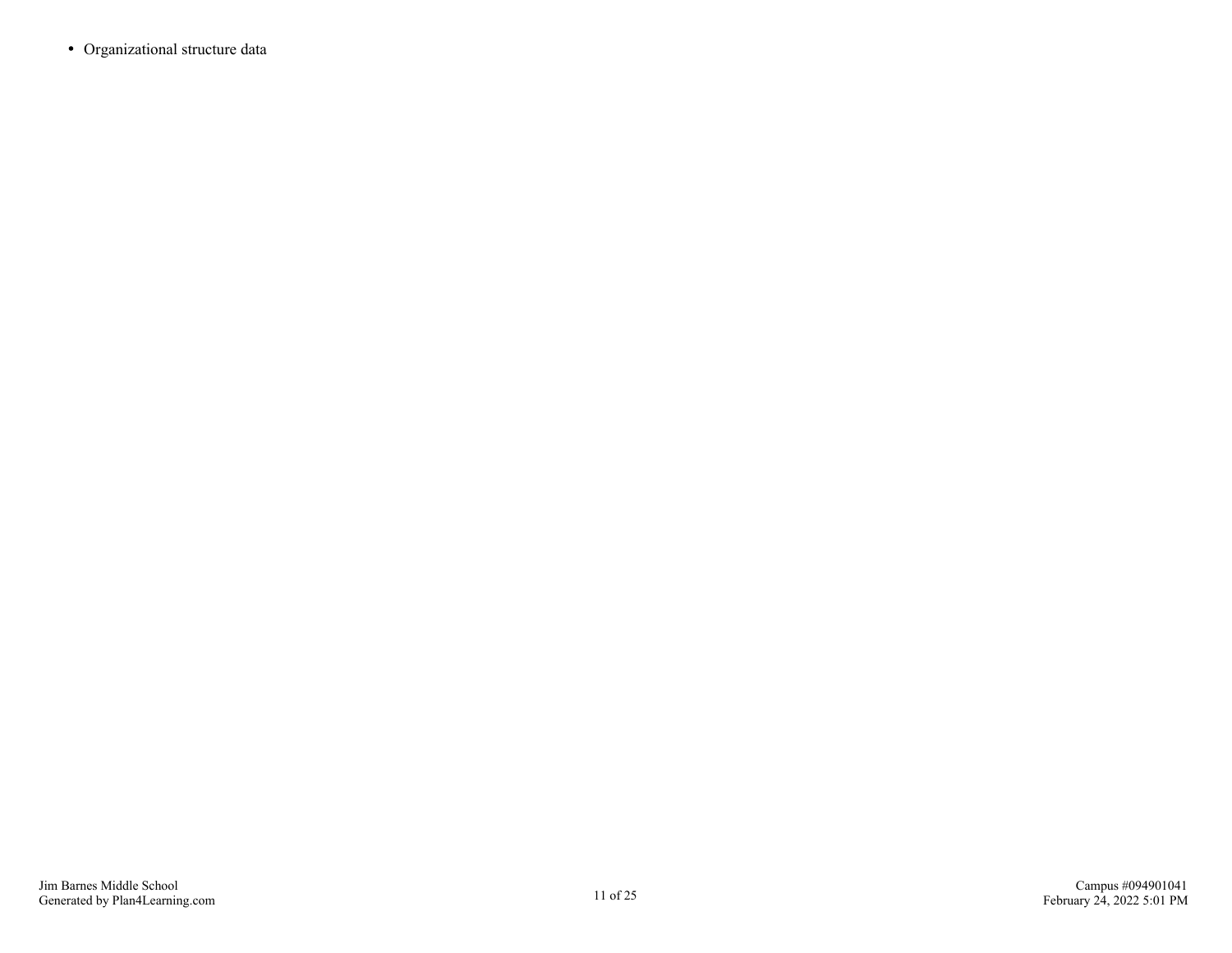# **Goals**

<span id="page-11-0"></span>**Goal 1:** Improve student learning through improved instructional practice (Strategic Priority 1).

**Performance Objective 1:** TEACHING AND LEARNING: By focusing on curriculum alignment, instructional practices, and support for special programs and sub-populations, Jim Barnes Middle School will become a B-rated campus.

### **HB3 Goal**

**Evaluation Data Sources:** STAAR assessments, TEA BOY assessment, CFAs, district interims, exit tickets, literacy and math screeners, and walk-through and observation data

| <b>Strategy 1 Details</b>                                                                                                                                                                                                                                                                                                                   |                                  |                  | <b>Reviews</b> |           |  |
|---------------------------------------------------------------------------------------------------------------------------------------------------------------------------------------------------------------------------------------------------------------------------------------------------------------------------------------------|----------------------------------|------------------|----------------|-----------|--|
| <b>Strategy 1: JBMS</b> will implement and monitor targeted after school and Toreador Time interventions.                                                                                                                                                                                                                                   | <b>Formative</b>                 |                  |                | Summative |  |
| Strategy's Expected Result/Impact: Individual student growth will occur in mathematics, reading, science, and<br>social studies.                                                                                                                                                                                                            | Mar<br><b>Nov</b><br>Jan<br>June |                  |                |           |  |
| <b>Staff Responsible for Monitoring: Principal, Academic Dean</b>                                                                                                                                                                                                                                                                           |                                  |                  |                |           |  |
| <b>TEA Priorities:</b> Build a foundation of reading and math, Improve low-performing schools - <b>ESF Levers:</b> Lever<br>1: Strong School Leadership and Planning, Lever 5: Effective Instruction - Comprehensive Support Strategy -<br>Targeted Support Strategy - Additional Targeted Support Strategy - Results Driven Accountability |                                  |                  |                |           |  |
|                                                                                                                                                                                                                                                                                                                                             |                                  |                  |                |           |  |
| <b>Strategy 2 Details</b>                                                                                                                                                                                                                                                                                                                   |                                  |                  | <b>Reviews</b> |           |  |
| <b>Strategy 2:</b> JBMS will utilize student goal setting through utilization of the Academic Growth Report in Math and ELAR.                                                                                                                                                                                                               |                                  | <b>Formative</b> |                | Summative |  |
| Strategy's Expected Result/Impact: Student achievement will increase through increased student<br>metacognition and focus.                                                                                                                                                                                                                  | <b>Nov</b>                       | Jan              | Mar            | June      |  |
| Staff Responsible for Monitoring: Principal, Academic Dean, Lead/Interventionists                                                                                                                                                                                                                                                           |                                  |                  |                |           |  |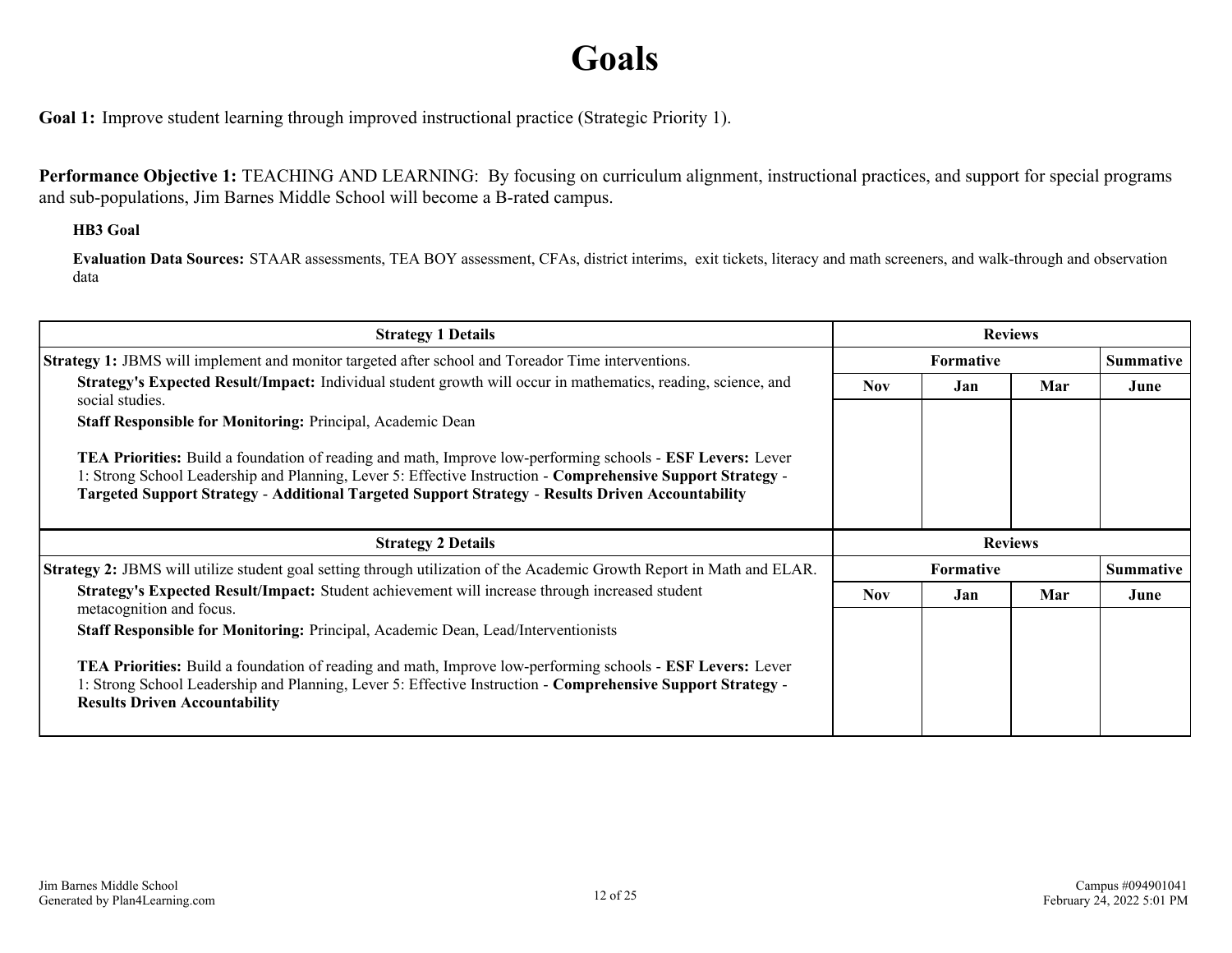| <b>Strategy 3 Details</b>                                                                                                                                                                                                                                                                                                                                                                                                                                                                                                                                                                                                                                                                                                                                 | <b>Reviews</b>   |                         |                |                          |  |  |                  |
|-----------------------------------------------------------------------------------------------------------------------------------------------------------------------------------------------------------------------------------------------------------------------------------------------------------------------------------------------------------------------------------------------------------------------------------------------------------------------------------------------------------------------------------------------------------------------------------------------------------------------------------------------------------------------------------------------------------------------------------------------------------|------------------|-------------------------|----------------|--------------------------|--|--|------------------|
| Strategy 3: Teachers will utilize the ICLE Rigor/Relevance/Learner Engagement Rubrics to support a campus                                                                                                                                                                                                                                                                                                                                                                                                                                                                                                                                                                                                                                                 | Formative        |                         |                |                          |  |  | <b>Summative</b> |
| instructional focus each six weeks. This work will be facilitated through the collaborative process in PLCs.<br>Strategy's Expected Result/Impact: Student achievement and engagement will increase through<br>the reinforcement of rigorous instruction. Campus instructional focuses will increase instructional alignment<br>across the campus.<br>Staff Responsible for Monitoring: Principal, Academic Dean, Admin, Department Leads, Teachers<br>TEA Priorities: Improve low-performing schools - ESF Levers: Lever 1: Strong School Leadership and<br>Planning, Lever 2: Effective, Well-Supported Teachers, Lever 5: Effective Instruction - Comprehensive<br><b>Support Strategy - Targeted Support Strategy - Results Driven Accountability</b> | <b>Nov</b>       | Jan                     | Mar            | June                     |  |  |                  |
| <b>Strategy 4 Details</b>                                                                                                                                                                                                                                                                                                                                                                                                                                                                                                                                                                                                                                                                                                                                 |                  |                         | <b>Reviews</b> |                          |  |  |                  |
| Strategy 4: Campus administration will provide targeted feedback on lesson plans and walkthroughs which are aligned to<br>the campus instructional focus.                                                                                                                                                                                                                                                                                                                                                                                                                                                                                                                                                                                                 |                  | Formative               |                | <b>Summative</b>         |  |  |                  |
| Strategy's Expected Result/Impact: Student achievement and engagement will increase through the<br>reinforcement of effective planning and instruction.<br>Staff Responsible for Monitoring: Principal, Academic Dean, Administration<br>TEA Priorities: Improve low-performing schools - ESF Levers: Lever 1: Strong School Leadership and<br>Planning, Lever 2: Effective, Well-Supported Teachers, Lever 5: Effective Instruction - Comprehensive<br><b>Support Strategy - Targeted Support Strategy</b>                                                                                                                                                                                                                                               | <b>Nov</b><br>0% | Jan<br>0%               | Mar            | June                     |  |  |                  |
| <b>Strategy 5 Details</b>                                                                                                                                                                                                                                                                                                                                                                                                                                                                                                                                                                                                                                                                                                                                 | <b>Reviews</b>   |                         |                |                          |  |  |                  |
| Strategy 5: Jim Barnes Middle School will implement blended learning strategies in prioritized classes.                                                                                                                                                                                                                                                                                                                                                                                                                                                                                                                                                                                                                                                   |                  | Formative               |                | <b>Summative</b>         |  |  |                  |
| Strategy's Expected Result/Impact: An increase in student engagement and achievement<br>Staff Responsible for Monitoring: Principal, Associate Principal, Academic Dean<br>Problem Statements: Student Learning 1                                                                                                                                                                                                                                                                                                                                                                                                                                                                                                                                         | <b>Nov</b><br>0% | Jan<br>0%               | Mar            | June                     |  |  |                  |
| <b>Strategy 6 Details</b>                                                                                                                                                                                                                                                                                                                                                                                                                                                                                                                                                                                                                                                                                                                                 |                  | <b>Reviews</b>          |                |                          |  |  |                  |
| Strategy 6: Jim Barnes Middle School will adopt and utilize high-quality instructional materials in all ELAR and Math<br>classes.                                                                                                                                                                                                                                                                                                                                                                                                                                                                                                                                                                                                                         | <b>Nov</b>       | <b>Formative</b><br>Jan | Mar            | <b>Summative</b><br>June |  |  |                  |
| Strategy's Expected Result/Impact: An increase in student engagement and achievement<br>Staff Responsible for Monitoring: Principal, Associate Principal, Academic Dean<br>TEA Priorities: Build a foundation of reading and math - ESF Levers: Lever 4: High-Quality Curriculum<br>Problem Statements: Student Learning 1                                                                                                                                                                                                                                                                                                                                                                                                                                | 0%               | 0%                      |                |                          |  |  |                  |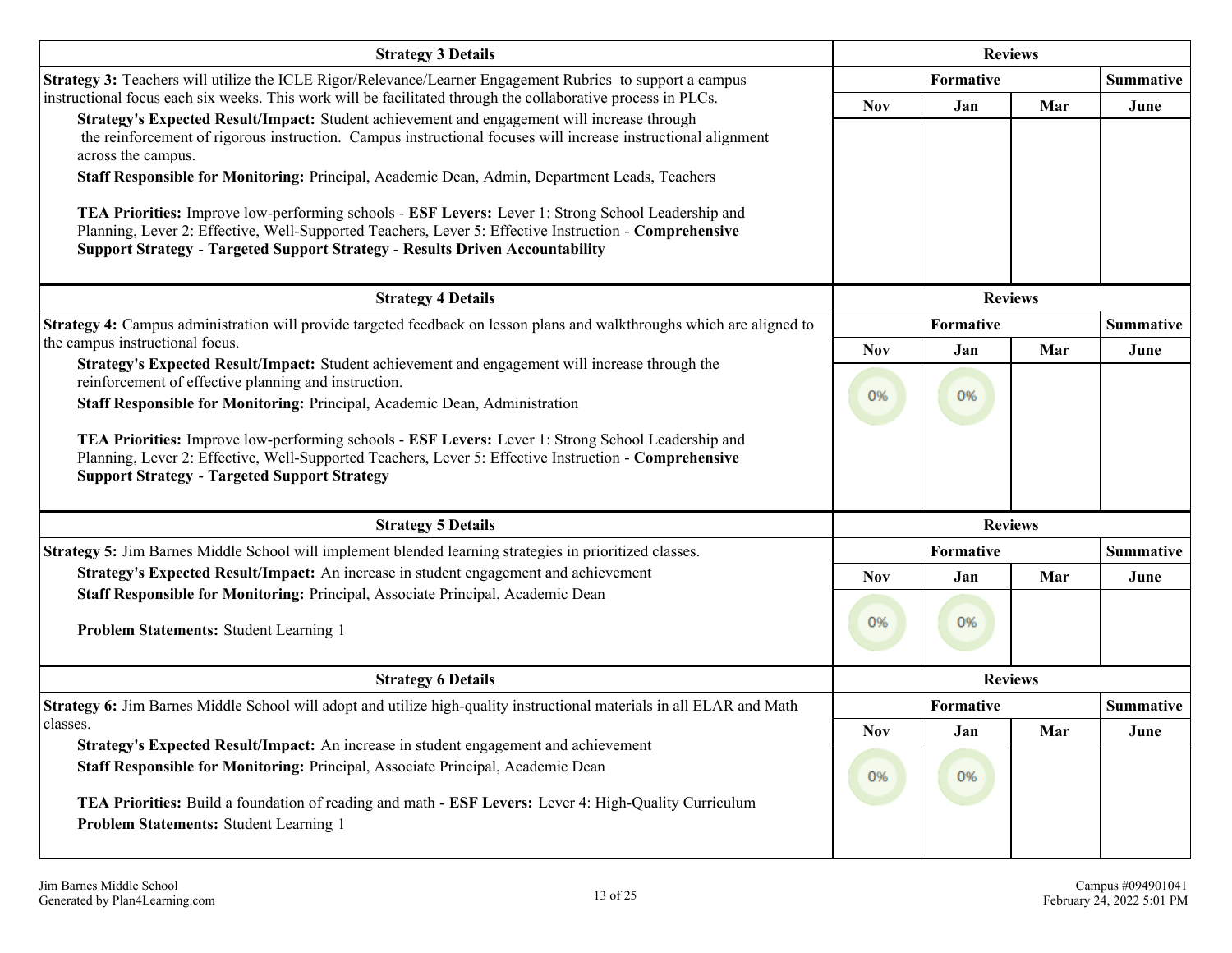| <b>Strategy 7 Details</b><br><b>Reviews</b>                                                                                                                                                                                                    |                  |     |     |                  |
|------------------------------------------------------------------------------------------------------------------------------------------------------------------------------------------------------------------------------------------------|------------------|-----|-----|------------------|
| Strategy 7: Jim Barnes Middle School will provide high-dosage tutoring to identified students.                                                                                                                                                 | <b>Formative</b> |     |     | <b>Summative</b> |
| Strategy's Expected Result/Impact: An increase in student achievement                                                                                                                                                                          | <b>Nov</b>       | Jan | Mar | June             |
| Staff Responsible for Monitoring: Principal, Associate Principal, Academic Dean<br><b>TEA Priorities:</b> Build a foundation of reading and math - <b>ESF Levers:</b> Lever 5: Effective Instruction<br>Problem Statements: Student Learning 1 | 0%               | 0%  |     |                  |
| <b>Strategy 8 Details</b>                                                                                                                                                                                                                      | <b>Reviews</b>   |     |     |                  |
| Strategy 8: Jim Barnes Middle School will provide extended day and/or year opportunities to identified students.<br><b>Formative</b>                                                                                                           |                  |     |     | Summative        |
| Strategy's Expected Result/Impact: An increase in student achievement                                                                                                                                                                          | <b>Nov</b>       | Jan | Mar | June             |
| Staff Responsible for Monitoring: Principal, Associate Principal, Academic Dean, ACE Coordinator<br>TEA Priorities: Build a foundation of reading and math - ESF Levers: Lever 5: Effective Instruction                                        | 0%               | 0%  |     |                  |
| Accomplished<br>Continue/Modify<br>0%<br>No Progress                                                                                                                                                                                           | Discontinue      |     |     |                  |

### **Performance Objective 1 Problem Statements:**

| <b>Student Learning</b>                                                                                                                                                                                                                                |
|--------------------------------------------------------------------------------------------------------------------------------------------------------------------------------------------------------------------------------------------------------|
| <b>Problem Statement 1</b> : There was a lack of consistent instructional focus that resulted in lack of student growth. Root Cause: Lack of instructional support and no RTI systems,<br>activity based instruction with loose alignment to the TEKS. |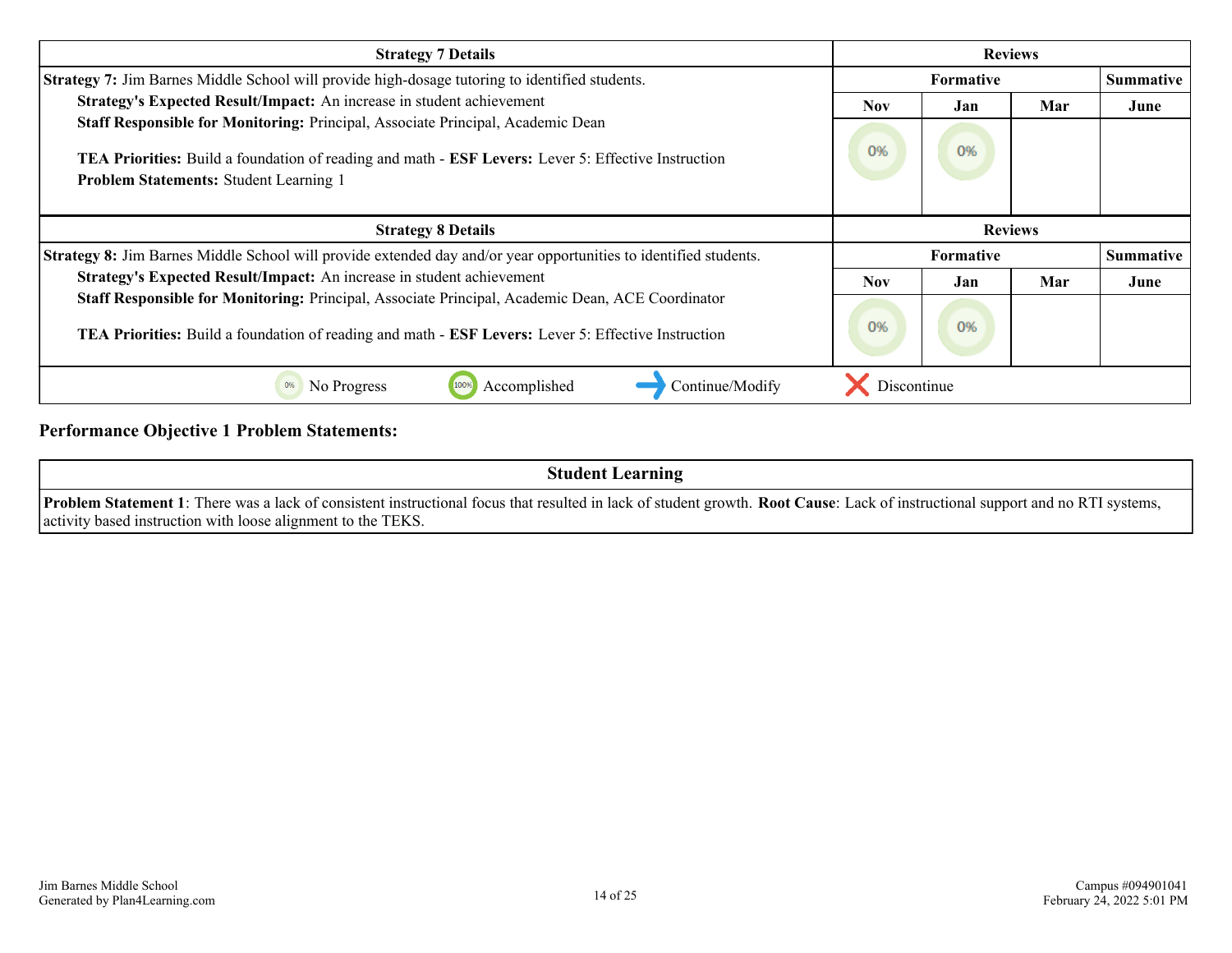**Performance Objective 2:** POST-SECONDARY READINESS: Jim Barnes Middle School will increase the targets met from 0% to 18% in the Academic Achievement component of the Closing the Gap domain.

| <b>Strategy 1 Details</b>                                                                                                                                                                                                                                                                                       |             |                  | <b>Reviews</b> |           |
|-----------------------------------------------------------------------------------------------------------------------------------------------------------------------------------------------------------------------------------------------------------------------------------------------------------------|-------------|------------------|----------------|-----------|
| <b>Strategy 1:</b> Through the PLC process, teachers will utilize Data Driven Instructional practices to ensure that each student                                                                                                                                                                               |             | <b>Summative</b> |                |           |
| grows ten percent in math and reading.                                                                                                                                                                                                                                                                          | Nov.        | Jan              | Mar            | June      |
| Strategy's Expected Result/Impact: Teacher familiarity with students and class demographics will lead<br>teachers to set individual student growth goals to ensure that all students increase by 10 percent in math and<br>reading.                                                                             |             |                  |                |           |
| Staff Responsible for Monitoring: Principal, Academic Dean, District Data Specialist, Department leads,<br>Teachers                                                                                                                                                                                             |             |                  |                |           |
| <b>TEA Priorities:</b> Build a foundation of reading and math, Connect high school to career and college, Improve<br>low-performing schools - ESF Levers: Lever 1: Strong School Leadership and Planning, Lever 5: Effective<br><b>Instruction - Comprehensive Support Strategy - Targeted Support Strategy</b> |             |                  |                |           |
| <b>Strategy 2 Details</b>                                                                                                                                                                                                                                                                                       |             |                  | <b>Reviews</b> |           |
| <b>Strategy 2:</b> JBMS will provide clarity and training for all teachers to bolster listening, speaking, reading, and writing.                                                                                                                                                                                |             | <b>Formative</b> |                | Summative |
| Strategy's Expected Result/Impact: English Learners will experience gains in reading, listening, speaking, and<br>writing proficiency.                                                                                                                                                                          | <b>Nov</b>  | Jan              | Mar            | June      |
| Staff Responsible for Monitoring: Academic Dean, Maria Guerra, Principal, ESL teachers. teachers                                                                                                                                                                                                                |             |                  |                |           |
| TEA Priorities: Build a foundation of reading and math, Improve low-performing schools - ESF Levers: Lever<br>1: Strong School Leadership and Planning, Lever 2: Effective, Well-Supported Teachers, Lever 5: Effective<br><b>Instruction - Targeted Support Strategy - Results Driven Accountability</b>       |             |                  |                |           |
| 100%<br>Accomplished<br>Continue/Modify<br>No Progress<br>0%                                                                                                                                                                                                                                                    | Discontinue |                  |                |           |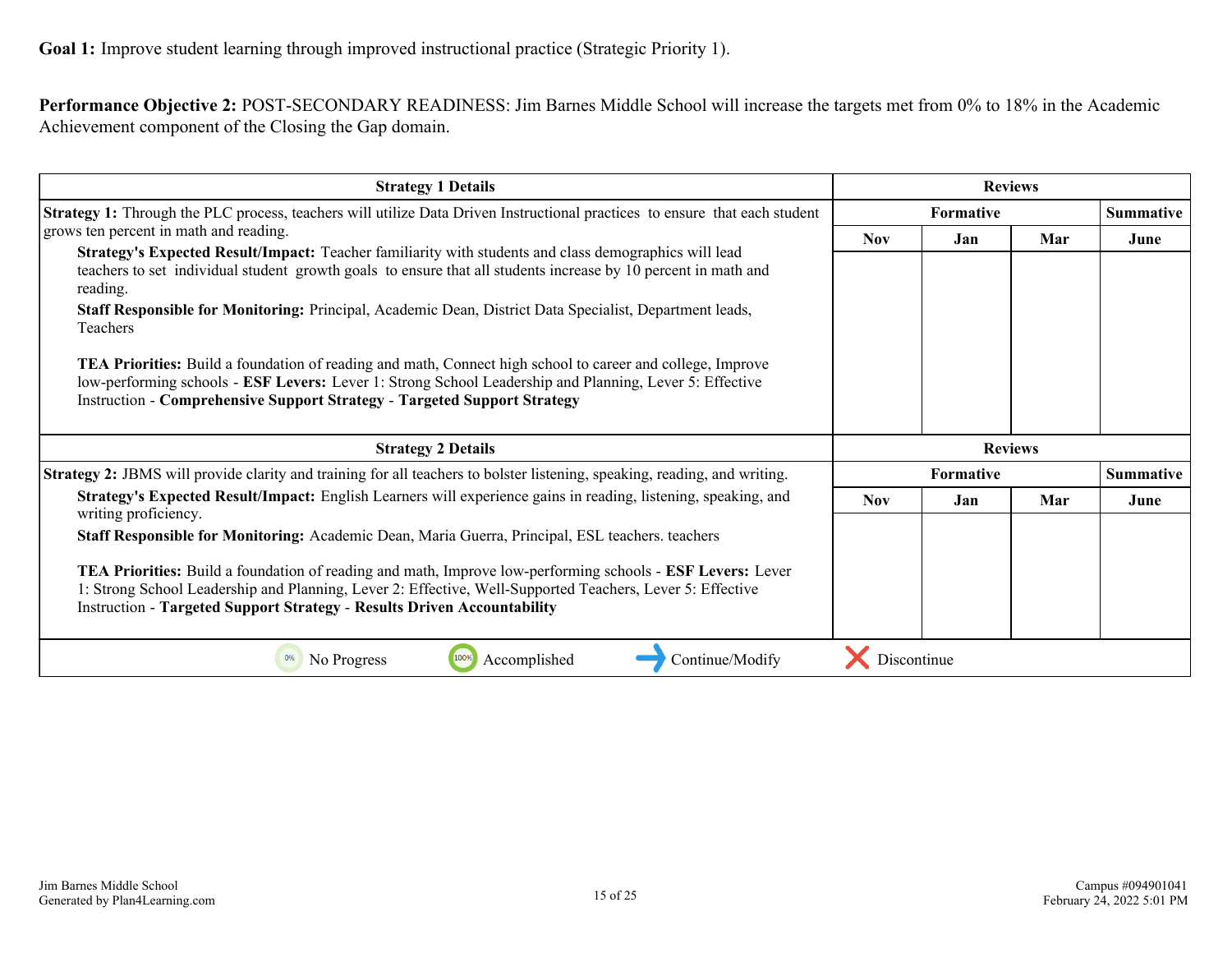**Performance Objective 3:** WHOLE CHILD SOCIAL EMOTIONAL LEARNING: Jim Barnes Middle School will increase opportunities that support and reinforce health and wellness as a foundation for learning. By the end of the year, Jim Barnes Middle School will reflect a 10% increase in score from the Panorama BOY to EOY surveys.

**Evaluation Data Sources:** Panorama surveys, Student attendance, discipline referrals, climate surveys, drop-out data, homeless, migrant, participation in extra-curricular activities

| <b>Strategy 1 Details</b>                                                                                                                                                                                                                                                                                                                                                                                                                                                                                                                                                                                                                                                            |                  | <b>Reviews</b>   |      |           |
|--------------------------------------------------------------------------------------------------------------------------------------------------------------------------------------------------------------------------------------------------------------------------------------------------------------------------------------------------------------------------------------------------------------------------------------------------------------------------------------------------------------------------------------------------------------------------------------------------------------------------------------------------------------------------------------|------------------|------------------|------|-----------|
| <b>Strategy 1: JBMS</b> Toreador Time will occur every day with Monday and Friday lessons focused on restorative practices,                                                                                                                                                                                                                                                                                                                                                                                                                                                                                                                                                          |                  | <b>Summative</b> |      |           |
| SEL, and mindfulness, utilizing the Character Strong.<br>Strategy's Expected Result/Impact: Social emotional learning has become a priority and will be implemented<br>on a regular basis. We anticipate an increase in positive student outcomes, attendance, and decreased office<br>referrals and DAEP placements.<br>Staff Responsible for Monitoring: Administration, counselors, teachers.<br><b>TEA Priorities:</b> Connect high school to career and college, Improve low-performing schools - <b>ESF Levers:</b><br>Lever 1: Strong School Leadership and Planning, Lever 3: Positive School Culture - Comprehensive Support<br><b>Strategy - Targeted Support Strategy</b> | Jan              | Mar              | June |           |
| <b>Strategy 2 Details</b>                                                                                                                                                                                                                                                                                                                                                                                                                                                                                                                                                                                                                                                            |                  | <b>Reviews</b>   |      |           |
| Strategy 2: Jim Barnes Middle School will implement social-emotional learning strategies for all students.                                                                                                                                                                                                                                                                                                                                                                                                                                                                                                                                                                           | <b>Formative</b> |                  |      | Summative |
| Strategy's Expected Result/Impact: Students and staff build strong relationships in a goal-oriented atmosphere                                                                                                                                                                                                                                                                                                                                                                                                                                                                                                                                                                       | <b>Nov</b>       | Jan.             | Mar  | June      |
| Staff Responsible for Monitoring: Principal, Associate Principal, Counselors<br><b>TEA Priorities:</b> Improve low-performing schools - <b>ESF Levers:</b> Lever 3: Positive School Culture<br><b>Problem Statements: Perceptions 1</b>                                                                                                                                                                                                                                                                                                                                                                                                                                              | 0%               | 0%               |      |           |
| No Progress<br>1009<br>Accomplished<br>Continue/Modify<br>0%                                                                                                                                                                                                                                                                                                                                                                                                                                                                                                                                                                                                                         | Discontinue      |                  |      |           |

### **Performance Objective 3 Problem Statements:**

**Perceptions**

**Problem Statement 1**: There is a lack of existing strong systems of support for all members of the Barnes Family. **Root Cause**: Leadership vision, mission and beliefs have not been established, shared or implemented.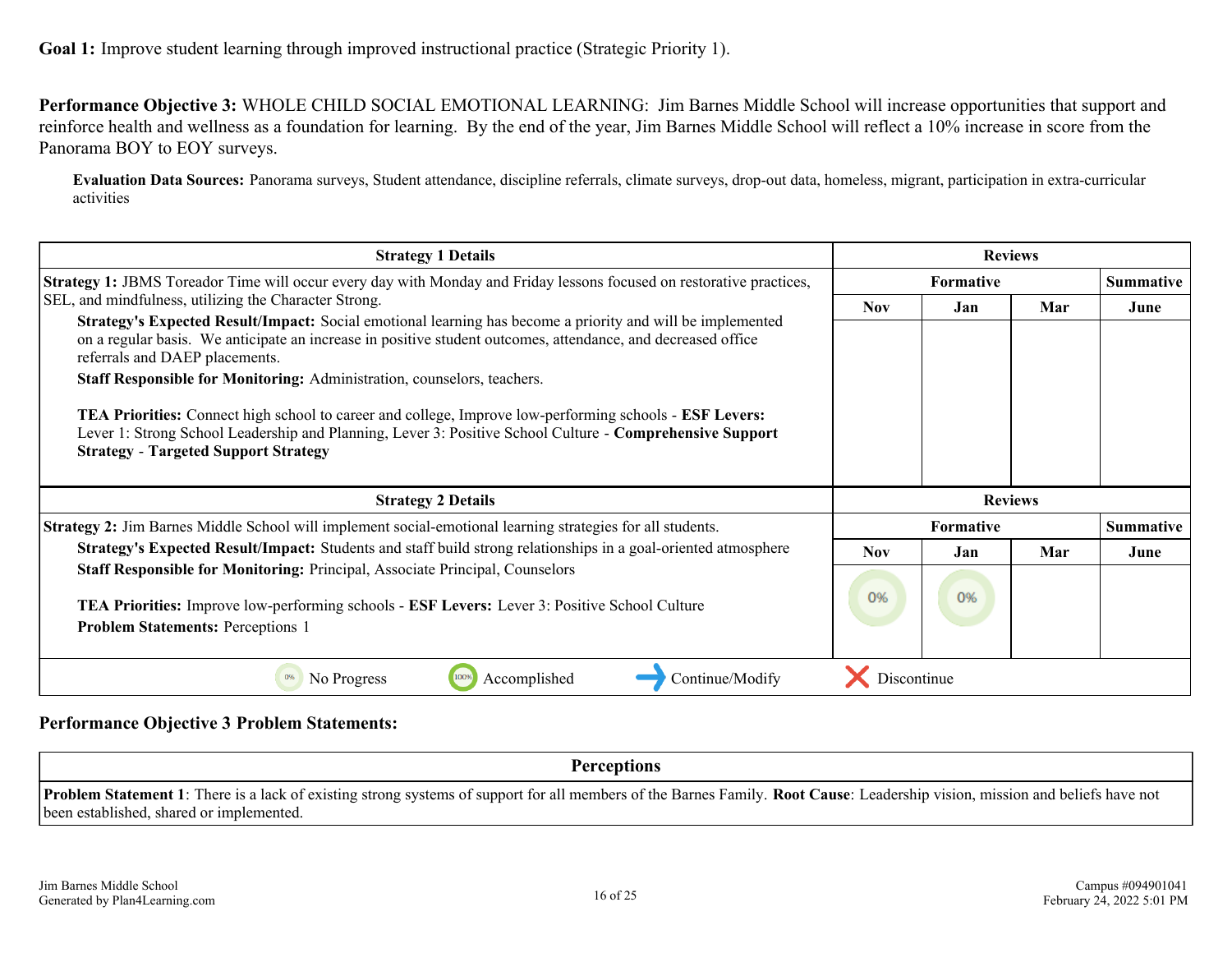<span id="page-16-0"></span>Goal 2: Engage parents, industry, and community partners to enrich the experience of students and staff and to establish Jim Barnes Middle School as an integral part of the community (Strategic Priority 2).

**Performance Objective 1:** PARENTAL AND FAMILY ENGAGEMENT: Increase the number of Panorama survey participants from 43 in the Spring of 2021 to 100 in the Spring of 2022.

**Evaluation Data Sources:** Parent Engagement Events, Sign-in sheets, Panorama Survey Results

| <b>Strategy 1 Details</b>                                                                                                                                                                                                                 |             |           | <b>Reviews</b> |      |
|-------------------------------------------------------------------------------------------------------------------------------------------------------------------------------------------------------------------------------------------|-------------|-----------|----------------|------|
| Strategy 1: At JBMS, we are working on improving communication and engagement with parents and the community                                                                                                                              |             | Summative |                |      |
| through an increase in social media presence and family engagement opportunities.                                                                                                                                                         | <b>Nov</b>  | Jan       | Mar            | June |
| Strategy's Expected Result/Impact: Parent and community awareness will increase which will result in<br>increased attendance, student success, and student connectedness.                                                                 |             |           |                |      |
| Staff Responsible for Monitoring: Principal, counselors, admin, ACE Coordinator, teachers.                                                                                                                                                |             |           |                |      |
| <b>TEA Priorities:</b> Improve low-performing schools - <b>ESF Levers:</b> Lever 1: Strong School Leadership and<br>Planning, Lever 3: Positive School Culture - Comprehensive Support Strategy - Results Driven<br><b>Accountability</b> |             |           |                |      |
| Accomplished<br>Continue/Modify<br>No Progress                                                                                                                                                                                            | Discontinue |           |                |      |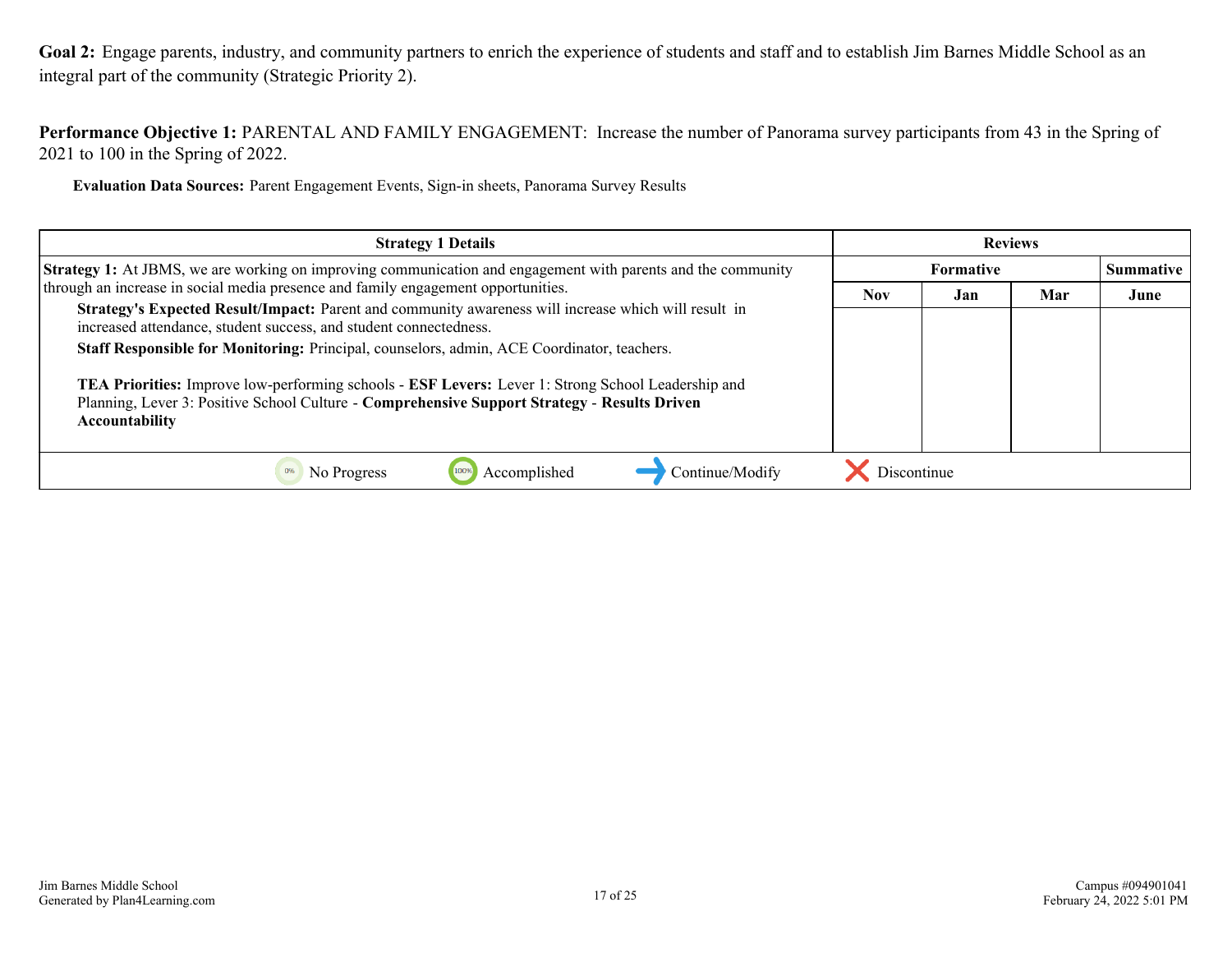Goal 2: Engage parents, industry, and community partners to enrich the experience of students and staff and to establish Jim Barnes Middle School as an integral part of the community (Strategic Priority 2).

**Performance Objective 2:** PUBLIC RELATIONS and COMMUNICATIONS: Jim Barnes Middle School will promote student and staff achievements and programs and services benefiting the school community through social media. Jim Barnes Middle School will increase the number of Facebook followers from 785 to 1,200 and the number of Twitter followers from 500 to 700 by June 2022.

**Evaluation Data Sources:** Social Media counts

| <b>Strategy 1 Details</b>                                                                                                                                                                                                                                                     |                                      | <b>Reviews</b> |     |      |
|-------------------------------------------------------------------------------------------------------------------------------------------------------------------------------------------------------------------------------------------------------------------------------|--------------------------------------|----------------|-----|------|
| <b>Strategy 1: JBMS</b> will work to increase our social media presence by increasing our Facebook, Twitter, and Instagram                                                                                                                                                    | <b>Summative</b><br><b>Formative</b> |                |     |      |
| followers. Social media posts across the platforms will occur daily.                                                                                                                                                                                                          | <b>Nov</b>                           | Jan            | Mar | June |
| Strategy's Expected Result/Impact: JBMS will begin to be re-branded through positive celebrations and<br>increased stakeholder connectedness.                                                                                                                                 |                                      |                |     |      |
| Staff Responsible for Monitoring: Administration, Counselors, Staff.                                                                                                                                                                                                          |                                      |                |     |      |
| TEA Priorities: Recruit, support, retain teachers and principals, Improve low-performing schools - ESF Levers:<br>Lever 1: Strong School Leadership and Planning, Lever 3: Positive School Culture - Comprehensive Support<br><b>Strategy - Results Driven Accountability</b> |                                      |                |     |      |
| Continue/Modify<br>Accomplished<br>No Progress                                                                                                                                                                                                                                | Discontinue                          |                |     |      |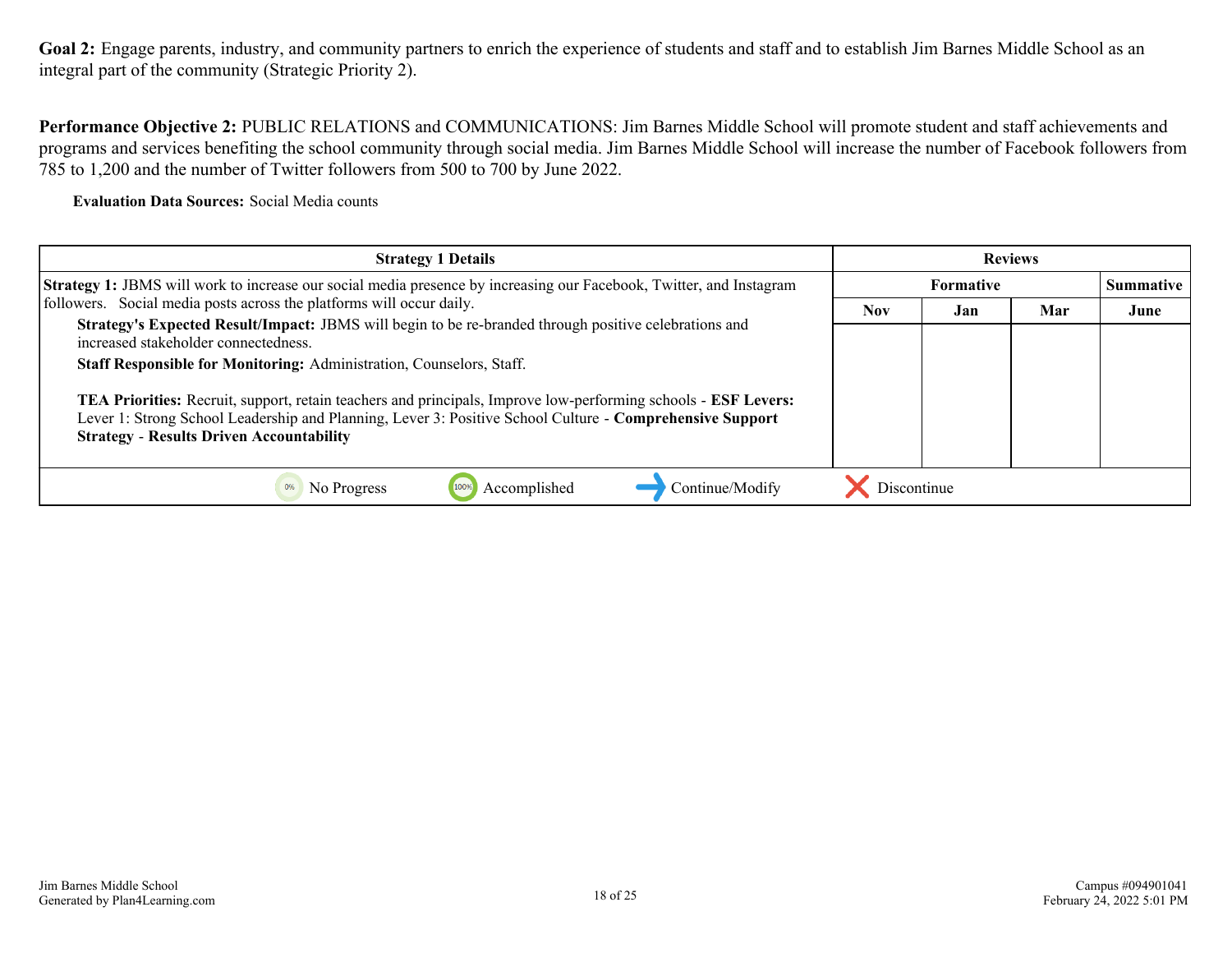Goal 2: Engage parents, industry, and community partners to enrich the experience of students and staff and to establish Jim Barnes Middle School as an integral part of the community (Strategic Priority 2).

**Performance Objective 3:** PARTNERSHIPS: Jim Barnes Middle School will increase the number of business and community partnerships through active participation in community-based opportunities and events by 15%.

**Evaluation Data Sources:** Site-Based Decision Making (SBDM) meeting sign-in sheets, event sponsorship and documentation

| <b>Strategy 1 Details</b>                                                                                                                                                                                                                                                                                           |                          |                  | <b>Reviews</b> |  |  |      |
|---------------------------------------------------------------------------------------------------------------------------------------------------------------------------------------------------------------------------------------------------------------------------------------------------------------------|--------------------------|------------------|----------------|--|--|------|
| Strategy 1: JBMS will partner with 5 local entities over the 21-22 academic year. The purpose of these partnerships will be                                                                                                                                                                                         |                          | <b>Summative</b> |                |  |  |      |
| to celebrate and support teaching and learning at our campus. These partnerships will be mutually beneficial and will grow<br>in number from year to year.                                                                                                                                                          | <b>Nov</b><br>Mar<br>Jan |                  |                |  |  | June |
| Strategy's Expected Result/Impact: Campus culture will be bolstered at the teacher and student level.                                                                                                                                                                                                               |                          |                  |                |  |  |      |
| <b>Staff Responsible for Monitoring: Jason Schmidt</b>                                                                                                                                                                                                                                                              |                          |                  |                |  |  |      |
| TEA Priorities: Recruit, support, retain teachers and principals, Improve low-performing schools - ESF Levers:<br>Lever 1: Strong School Leadership and Planning, Lever 2: Effective, Well-Supported Teachers, Lever 3: Positive<br>School Culture - Comprehensive Support Strategy - Results Driven Accountability |                          |                  |                |  |  |      |
| Continue/Modify<br>No Progress<br>Accomplished                                                                                                                                                                                                                                                                      | Discontinue              |                  |                |  |  |      |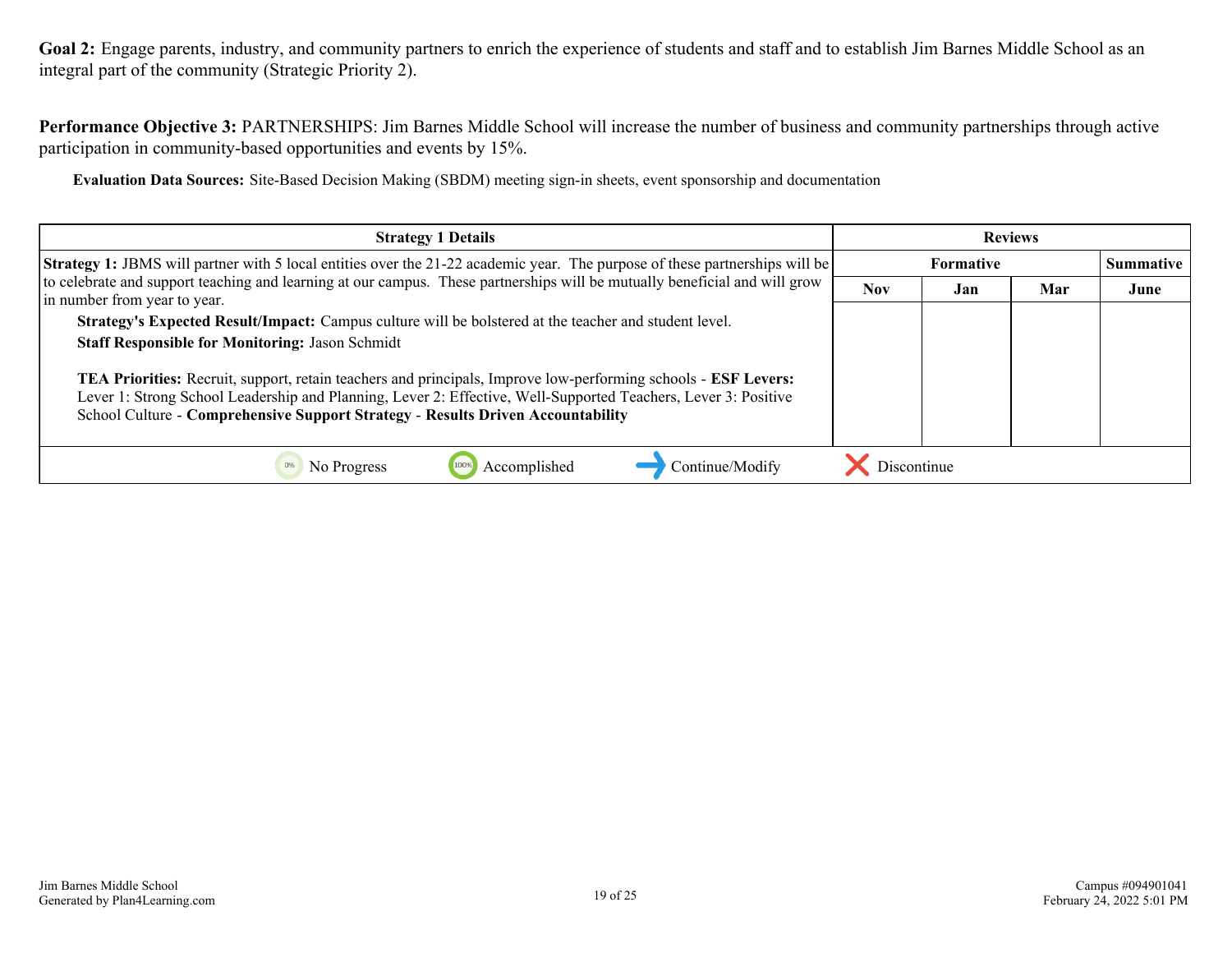<span id="page-19-0"></span>**Performance Objective 1:** RECRUIT, RETAIN, AND ENGAGE EFFECTIVE TEACHERS AND ADMINISTRATORS: Jim Barnes Middle School will achieve a teacher turnover rate of less than 30% and an administrator turnover rate of less than 10%

**Evaluation Data Sources:** Human Resources Data and Feedback

| <b>Strategy 1 Details</b>                                                                                                                                                                                            |             |                  | <b>Reviews</b> |      |
|----------------------------------------------------------------------------------------------------------------------------------------------------------------------------------------------------------------------|-------------|------------------|----------------|------|
| <b>Strategy 1:</b> Administration will re-brand under the mantra, #JBMSisBOLD for the 2021-22 academic year to encourage                                                                                             |             | <b>Summative</b> |                |      |
| and cultivate a re-invigorated school climate and culture.                                                                                                                                                           | <b>Nov</b>  | Jan              | Mar            | June |
| Strategy's Expected Result/Impact: Teacher retention, overall attendance, and teacher involvement in campus<br>initiatives will increase.<br>Staff Responsible for Monitoring: Administration, counselors, teachers. | 0%          | O <sub>96</sub>  |                |      |
| TEA Priorities: Recruit, support, retain teachers and principals - ESF Levers: Lever 1: Strong School<br>Leadership and Planning, Lever 2: Effective, Well-Supported Teachers, Lever 3: Positive School Culture      |             |                  |                |      |
| Continue/Modify<br>Accomplished<br>No Progress                                                                                                                                                                       | Discontinue |                  |                |      |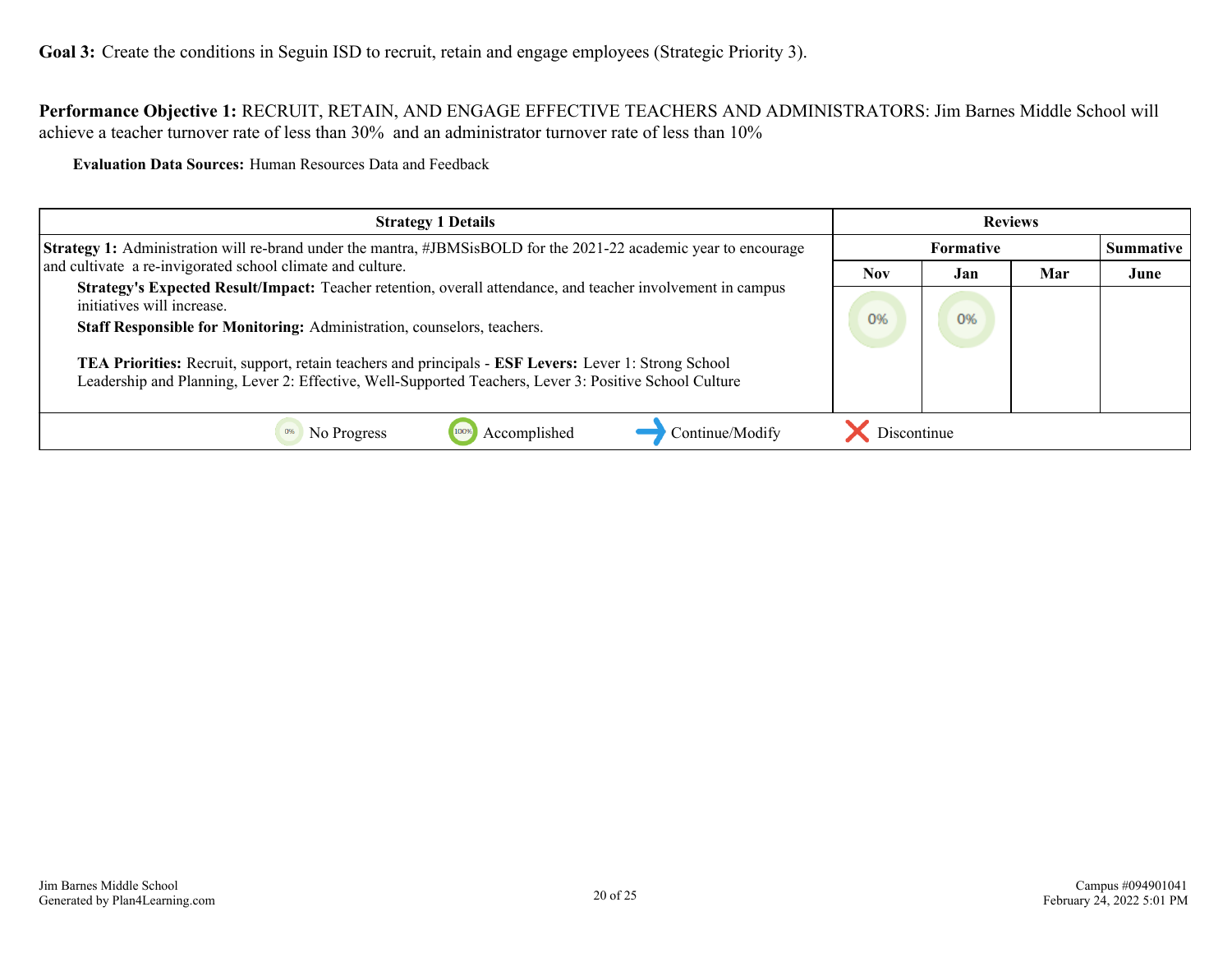## <span id="page-20-0"></span>**Comprehensive Support Strategies**

| Goal | Objective     | <b>Strategy</b> | <b>Description</b>                                                                                                                                                                                                                                                            |
|------|---------------|-----------------|-------------------------------------------------------------------------------------------------------------------------------------------------------------------------------------------------------------------------------------------------------------------------------|
|      |               |                 | JBMS will implement and monitor targeted after school and Toreador Time interventions.                                                                                                                                                                                        |
|      |               | $\overline{2}$  | JBMS will utilize student goal setting through utilization of the Academic Growth Report in Math and ELAR.                                                                                                                                                                    |
|      |               |                 | Teachers will utilize the ICLE Rigor/Relevance/Learner Engagement Rubrics to support a campus instructional focus each six<br>weeks. This work will be facilitated through the collaborative process in PLCs.                                                                 |
|      |               |                 | Campus administration will provide targeted feedback on lesson plans and walkthroughs which are aligned to the campus<br>instructional focus.                                                                                                                                 |
|      |               |                 | Through the PLC process, teachers will utilize Data Driven Instructional practices to ensure that each student grows ten<br>percent in math and reading.                                                                                                                      |
|      |               |                 | JBMS Toreador Time will occur every day with Monday and Friday lessons focused on restorative practices, SEL, and<br>mindfulness, utilizing the Character Strong.                                                                                                             |
|      |               |                 | At JBMS, we are working on improving communication and engagement with parents and the community through an increase<br>in social media presence and family engagement opportunities.                                                                                         |
|      |               |                 | JBMS will work to increase our social media presence by increasing our Facebook, Twitter, and Instagram followers. Social<br>media posts across the platforms will occur daily.                                                                                               |
|      | $\rightarrow$ |                 | JBMS will partner with 5 local entities over the 21-22 academic year. The purpose of these partnerships will be to celebrate<br>and support teaching and learning at our campus. These partnerships will be mutually beneficial and will grow in number<br>from year to year. |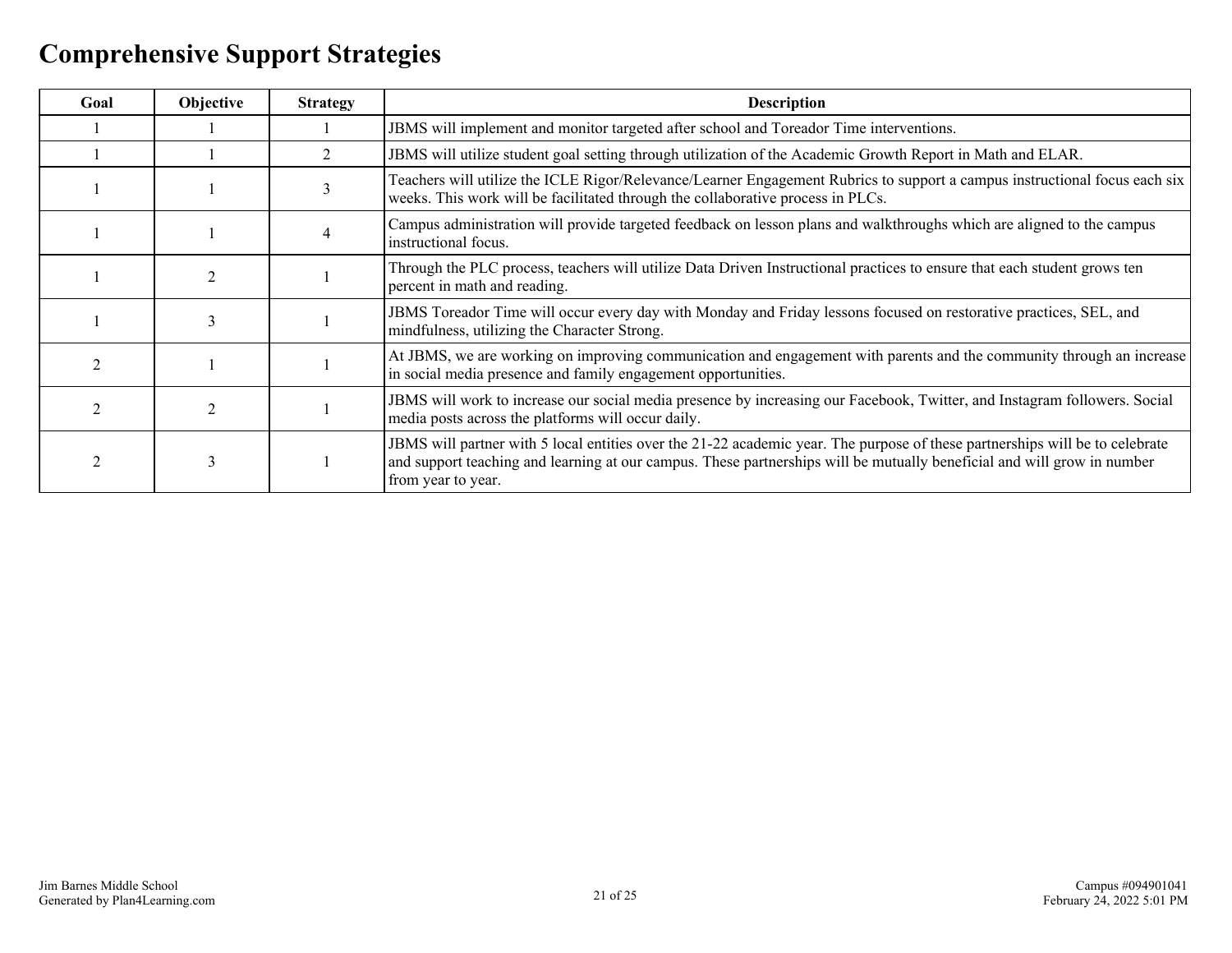### <span id="page-21-0"></span>**RDA Strategies**

| Goal | Objective | <b>Strategy</b> | <b>Description</b>                                                                                                                                                                                                                                                            |
|------|-----------|-----------------|-------------------------------------------------------------------------------------------------------------------------------------------------------------------------------------------------------------------------------------------------------------------------------|
|      |           |                 | JBMS will implement and monitor targeted after school and Toreador Time interventions.                                                                                                                                                                                        |
|      |           |                 | JBMS will utilize student goal setting through utilization of the Academic Growth Report in Math and ELAR.                                                                                                                                                                    |
|      |           |                 | Teachers will utilize the ICLE Rigor/Relevance/Learner Engagement Rubrics to support a campus instructional focus each six<br>weeks. This work will be facilitated through the collaborative process in PLCs.                                                                 |
|      |           |                 | JBMS will provide clarity and training for all teachers to bolster listening, speaking, reading, and writing.                                                                                                                                                                 |
|      |           |                 | At JBMS, we are working on improving communication and engagement with parents and the community through an increase<br>in social media presence and family engagement opportunities.                                                                                         |
|      |           |                 | JBMS will work to increase our social media presence by increasing our Facebook, Twitter, and Instagram followers. Social<br>media posts across the platforms will occur daily.                                                                                               |
|      |           |                 | JBMS will partner with 5 local entities over the 21-22 academic year. The purpose of these partnerships will be to celebrate<br>and support teaching and learning at our campus. These partnerships will be mutually beneficial and will grow in number<br>from year to year. |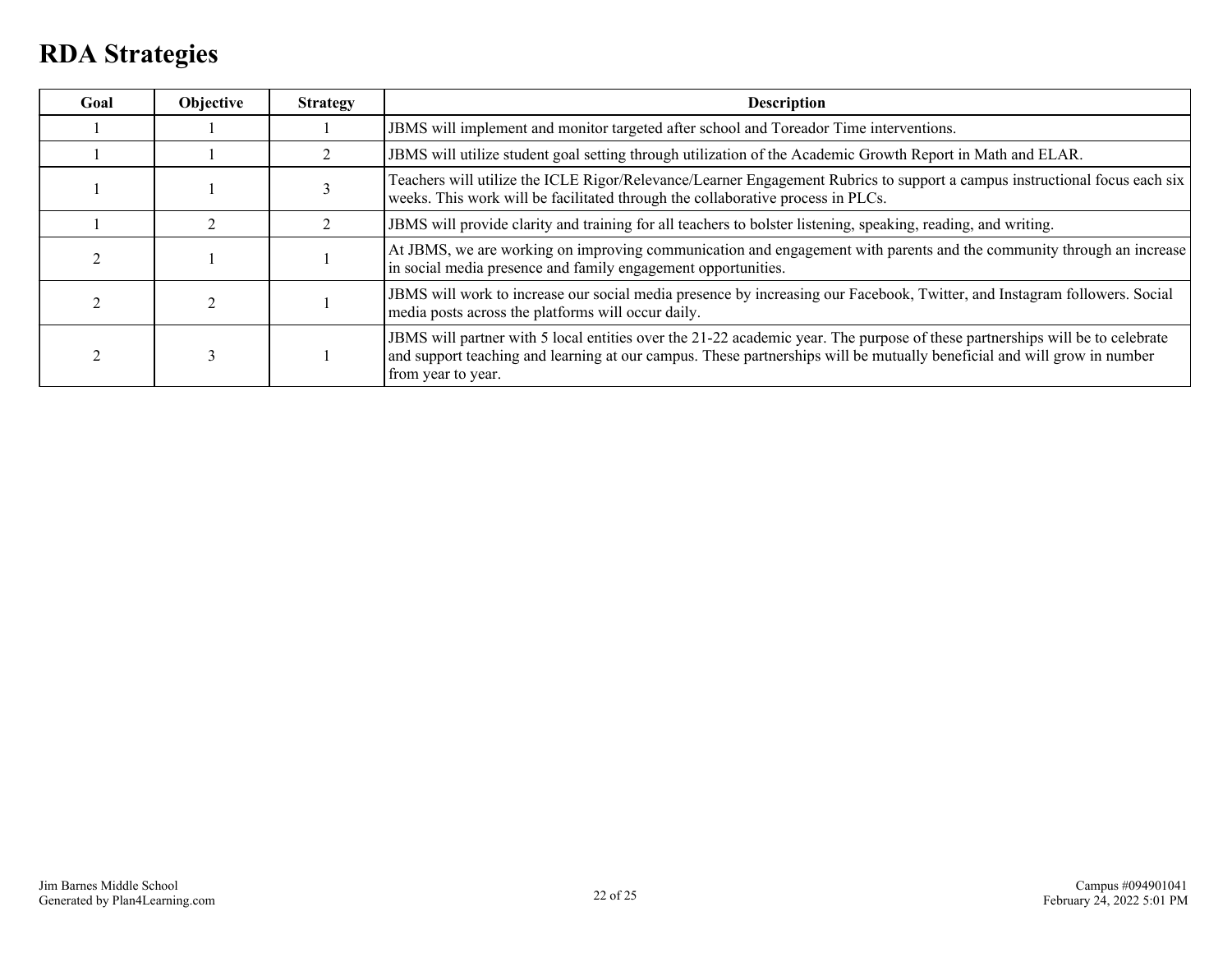## <span id="page-22-0"></span>**Targeted Support Strategies**

| Goal | Objective | <b>Strategy</b> | <b>Description</b>                                                                                                                                                                                            |
|------|-----------|-----------------|---------------------------------------------------------------------------------------------------------------------------------------------------------------------------------------------------------------|
|      |           |                 | JBMS will implement and monitor targeted after school and Toreador Time interventions.                                                                                                                        |
|      |           |                 | Teachers will utilize the ICLE Rigor/Relevance/Learner Engagement Rubrics to support a campus instructional focus each six<br>weeks. This work will be facilitated through the collaborative process in PLCs. |
|      |           |                 | Campus administration will provide targeted feedback on lesson plans and walkthroughs which are aligned to the campus<br>instructional focus.                                                                 |
|      |           |                 | Through the PLC process, teachers will utilize Data Driven Instructional practices to ensure that each student grows ten<br>percent in math and reading.                                                      |
|      |           |                 | JBMS will provide clarity and training for all teachers to bolster listening, speaking, reading, and writing.                                                                                                 |
|      |           |                 | JBMS Toreador Time will occur every day with Monday and Friday lessons focused on restorative practices, SEL, and<br>mindfulness, utilizing the Character Strong.                                             |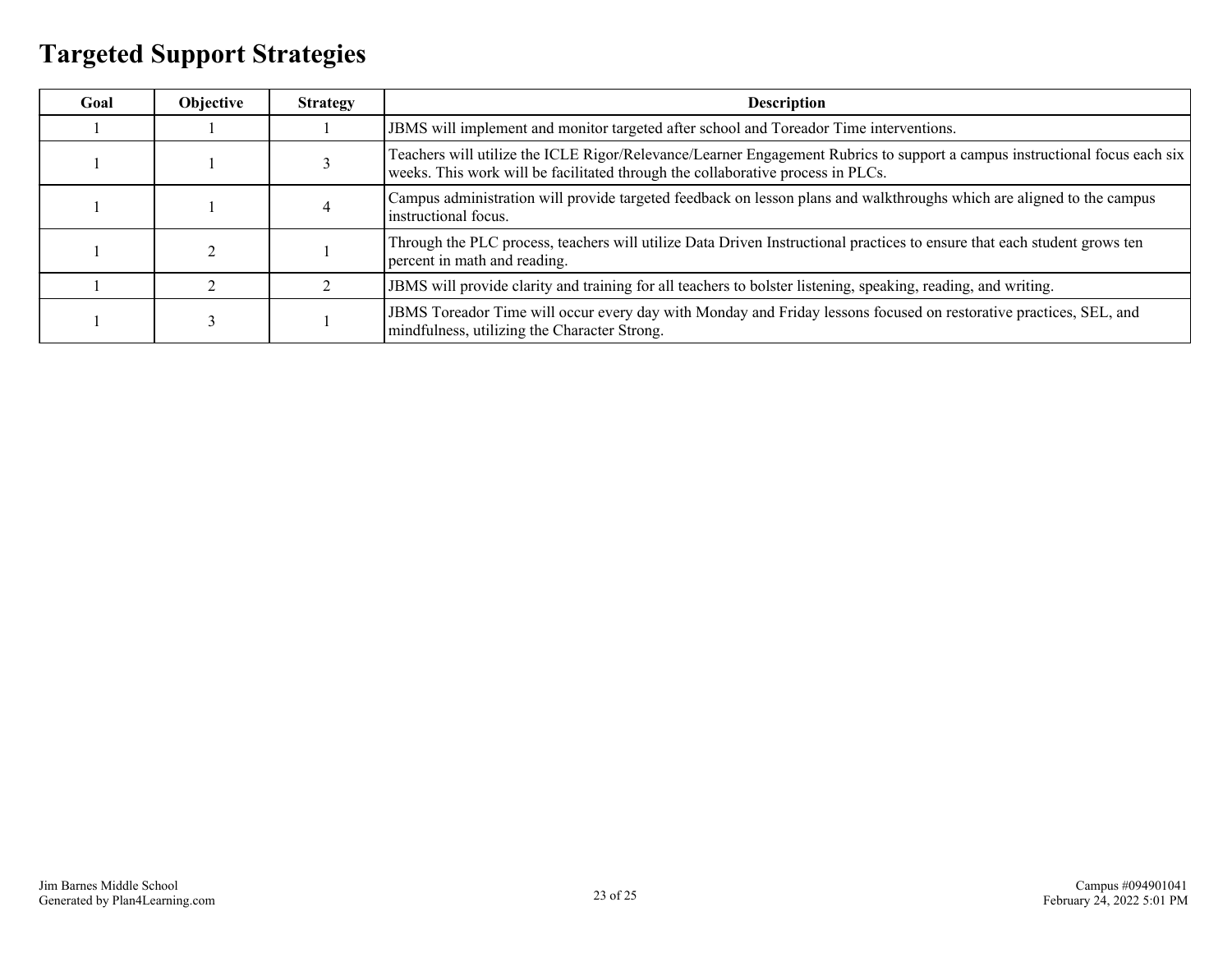### <span id="page-23-0"></span>**Additional Targeted Support Strategies**

| Goal | <b>Objective</b> | ategy<br>ิ⇔∙ | Description                                                                                                                                                         |
|------|------------------|--------------|---------------------------------------------------------------------------------------------------------------------------------------------------------------------|
|      |                  |              | <b></b><br><b>I</b> JBMS<br>l and<br>a imp'<br>unterventions.<br>plement<br>l monitor targeted<br>i after school<br>Toreador<br>Time<br><b>TTT</b><br>and<br>VV I I |